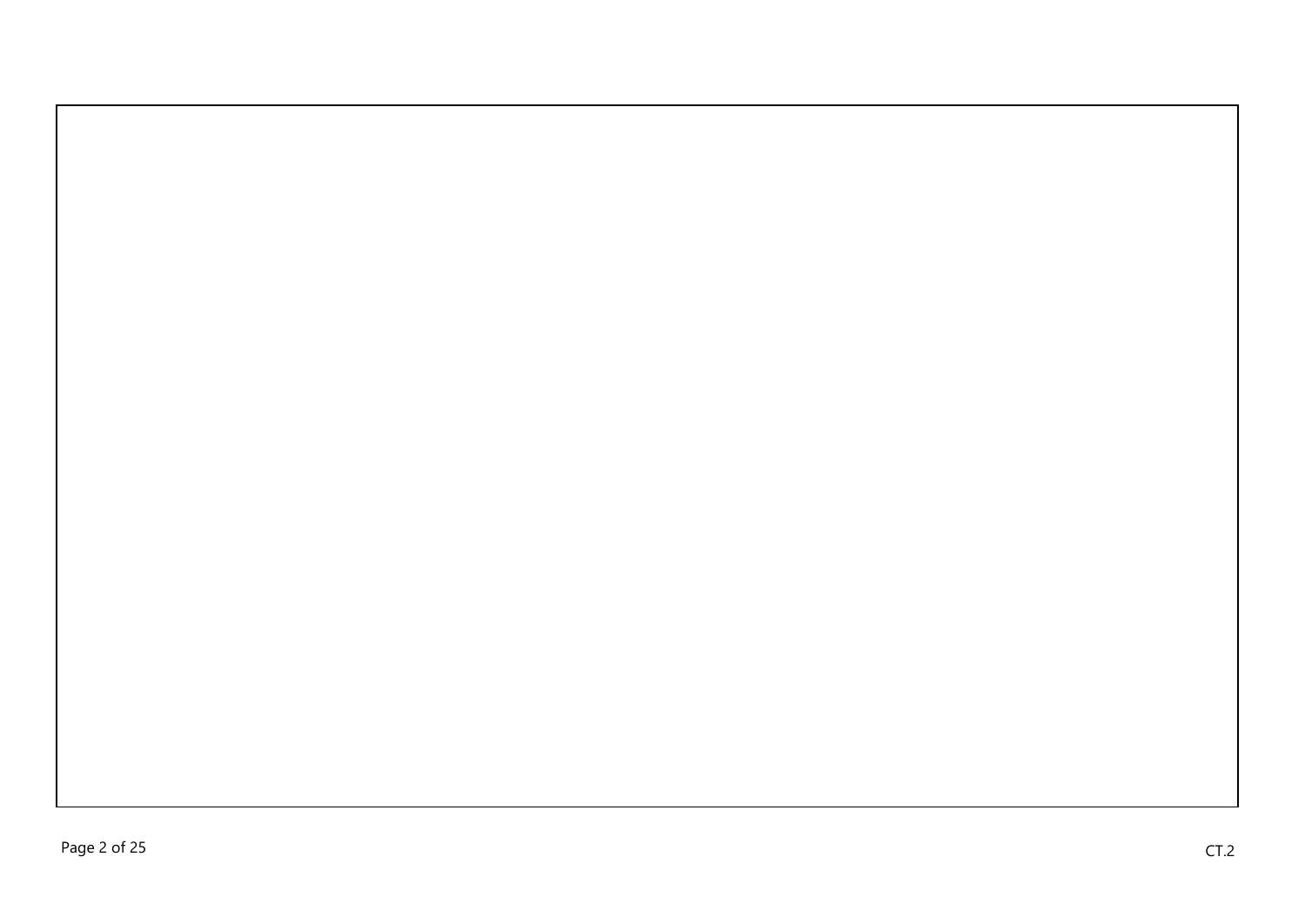| #                | Island          | House Name    | Name                 | Sex       | National ID | ، ه ، ره<br>مر، مر            | ىئرىتر                                           |
|------------------|-----------------|---------------|----------------------|-----------|-------------|-------------------------------|--------------------------------------------------|
|                  | Sh. Kanditheemu |               |                      |           |             |                               |                                                  |
|                  | Sh. Kanditheemu | Aahiyaa       | Ahmed Adhuham        | ${\sf M}$ | A268896     | رمسر پر                       | ەردەرە<br>  پر ه پر و<br>  پر پر <del>و</del> تر |
| $\overline{c}$   | Sh. Kanditheemu | Aavaazuge     | Mohamed Reehan       | M         | A266243     | ۶ ۶ ۶ ۶<br>د څننۍ ي           | و ره ر و<br><i>و ټ</i> رو تر<br>بررميشر          |
| $\overline{3}$   | Sh. Kanditheemu | Akiri         | Haleemath Shaheen    | F         | A115849     | وزیر سر                       | برويره<br>ىشترىتىر                               |
| 4                | Sh. Kanditheemu | Akiri         | Fathimath Shaaheena  | F         | A268784     | وزیر سر                       | و مر د<br>تر موح <sup>م</sup>                    |
| 5                | Sh. Kanditheemu | Alamaage      | Ibrahim Anees        | M         | A037388     | ر ر » ><br>پرنوبری            | برە ئرىر ۋ                                       |
| $\sqrt{6}$       | Sh. Kanditheemu | Alamaage      | Fathmath Mifla       | F         | A267106     | پر پر پر                      | ا تقریر در<br>اگر جو حرمی<br>جروعى               |
| $\overline{7}$   | Sh. Kanditheemu | Alfaa         | Fathimath Mahira     | F         | A068803     | برویژ                         | ا توجو څخه<br>ژ ر بز                             |
| 8                | Sh. Kanditheemu | Alfaa         | Ahmed Yasim          | ${\sf M}$ | A147634     | پروژ                          | بر ہ بر ج<br>م <i>رکز فر</i><br>ېژىسەۋ           |
| $\boldsymbol{9}$ | Sh. Kanditheemu | Alhivilaage   | Ibrahim Azee         | ${\sf M}$ | A111442     | د د و ژی<br>د د               | رە ئەر ئە                                        |
| 10               | Sh. Kanditheemu | Alithari      | Ahmed Salim          | ${\sf M}$ | A120583     | وكمتوحوسر                     | رەرو ئىرو                                        |
| 11               | Sh. Kanditheemu | Alithari      | Ibrahim Salim        | ${\sf M}$ | A161724     | وكمتوحوسر                     | ستمعرو<br>ەر ھەترىر <i>3</i>                     |
| 12               | Sh. Kanditheemu | Alithari      | Ali Salim            | M         | A268609     | وكمعرضو                       | أريمو الشعرو                                     |
| 13               | Sh. Kanditheemu | Alithari      | Haikal Mohamed Ageel | ${\sf M}$ | A268666     | وكمعرض                        | برره دره در درو                                  |
| 14               | Sh. Kanditheemu | Alivaage      | Mohamed Rameez       | ${\sf M}$ | A035276     | پروژه                         | ورەرو پروپخ                                      |
| 15               | Sh. Kanditheemu | Amaazu        | Abdulla Zuhair       | ${\sf M}$ | A053953     | ەردى                          | <mark>بر25</mark> مرالله<br>ىچ ئەمە ئىر          |
| 16               | Sh. Kanditheemu | Amaazu        | Surayya Moosa        | F         | A155921     | پر پیچ<br>  پر پی             | وره و در م                                       |
| 17               | Sh. Kanditheemu | Amaazu        | Nilfa Abdulla Zuhair | F         | A265920     | ەردى                          | سرعرقر وكافترالله بم ترمر بتر                    |
| 18               | Sh. Kanditheemu | Amaazu        | Mohamed Irusham      | ${\sf M}$ | A265926     | ریخ ح                         | כממכנה היבייבי                                   |
| 19               | Sh. Kanditheemu | Amaazu        | Ali Ilhaam           | M         | A265927     | پر بو و<br>  پر پی            | ړي د در                                          |
| 20               | Sh. Kanditheemu | Annaarumaage  | Dhiyana Dawood       | F         | A111664     | ر ه و و و و<br>د سرسرپرو د    | و پر پر دو در در در بر<br>مربر ش                 |
| 21               | Sh. Kanditheemu | Arutha        | Aishath Maeesha      | F         | A268121     | ەر بەر                        | أأمر شكافه المتحامي والمستكر                     |
| 22               | Sh. Kanditheemu | Asareege      | Abdul Majeed Ali     | M         | A120624     | ېر کے بیری<br>په              |                                                  |
| 23               | Sh. Kanditheemu | Asrafee Villa | Guraish Rameez       | M         | A056241     | ىز شەنئەر <sub>ى</sub> بەر ئى | ويمرمث يمردح                                     |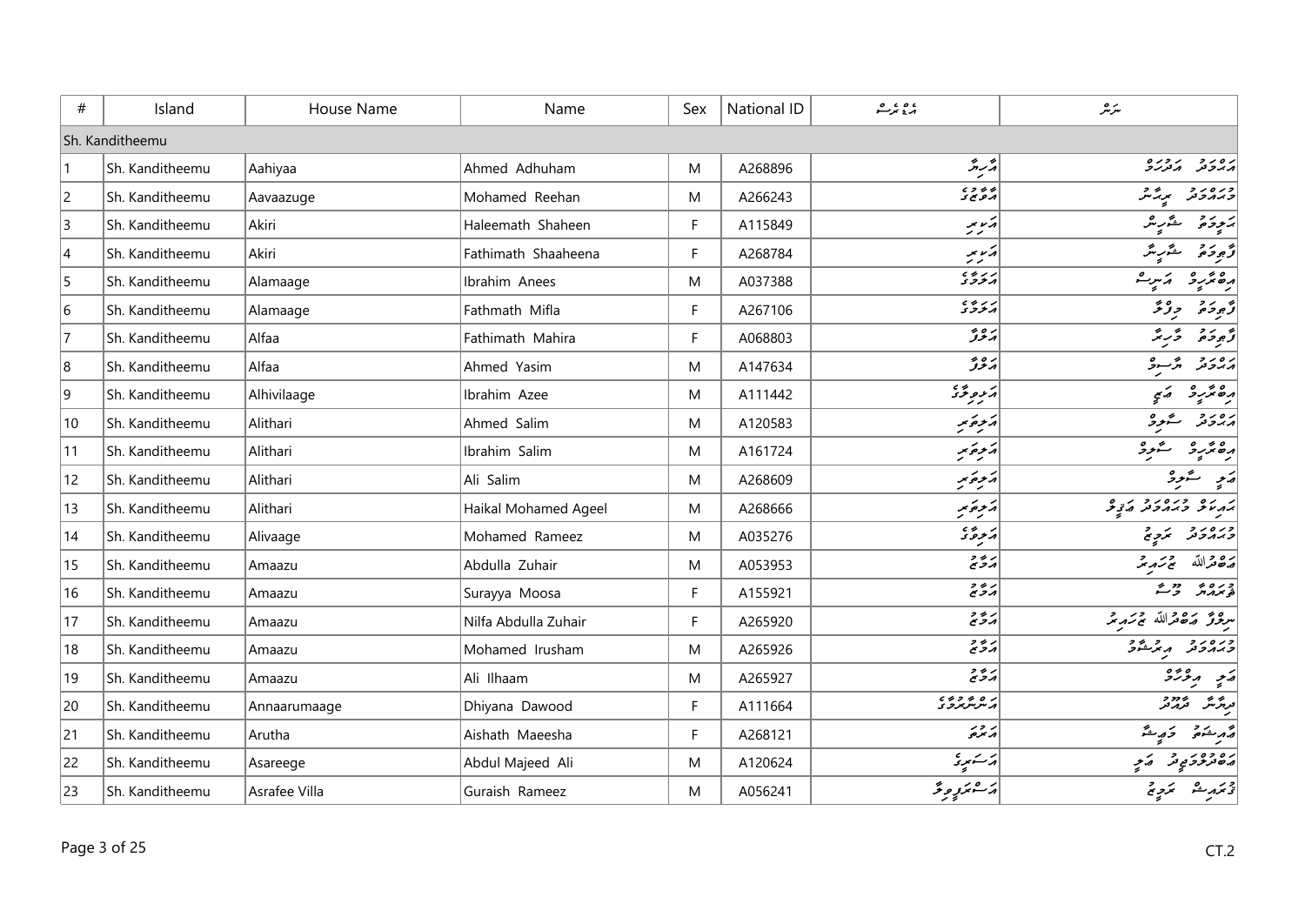| 24 | Sh. Kanditheemu | Asrafee Villa    | Hassan Nasim          | M         | A265623 | رَ سْء بَرَوٍ ءِ تَرَ                               | ىز سەنلار سۇسىدۇ                                                                                                                                                                                                                                                                                                                                                                                               |
|----|-----------------|------------------|-----------------------|-----------|---------|-----------------------------------------------------|----------------------------------------------------------------------------------------------------------------------------------------------------------------------------------------------------------------------------------------------------------------------------------------------------------------------------------------------------------------------------------------------------------------|
| 25 | Sh. Kanditheemu | Asrafeege        | Aishath Layaal Khuzam | F.        | A268789 | ئەس <sup>ى</sup> دىرىي ئە                           | أورشتم تواريح ومجاو                                                                                                                                                                                                                                                                                                                                                                                            |
| 26 | Sh. Kanditheemu | Asurumaage       | Zaahiya Hameed        | F.        | A266870 | ەسىدى                                               | پچ په تر پر په د                                                                                                                                                                                                                                                                                                                                                                                               |
| 27 | Sh. Kanditheemu | <b>Blue Rest</b> | Mohamed Imran         | M         | A122717 | ە دور دەھ<br>ھىرىرىسى                               | ەر ئەمەر<br>و رە ر د<br><i>د بە</i> پەر                                                                                                                                                                                                                                                                                                                                                                        |
| 28 | Sh. Kanditheemu | <b>Blue Rest</b> | Abdulla Irufan        | M         | A267444 | ە دو ۽ مەھ                                          | برە قراللە بەيرترىتر                                                                                                                                                                                                                                                                                                                                                                                           |
| 29 | Sh. Kanditheemu | <b>Bolihi</b>    | Mohamed Hammad        | M         | A266857 | پور<br>حور                                          | ورەرو رەپەر<br><i>جەم</i> چىر بەمچىر                                                                                                                                                                                                                                                                                                                                                                           |
| 30 | Sh. Kanditheemu | <b>Bolihi</b>    | Ahmed Asnad           | M         | A266859 | پنجور<br>مر                                         | رەرد رەپر                                                                                                                                                                                                                                                                                                                                                                                                      |
| 31 | Sh. Kanditheemu | Chandhaneege     | Mariyam Nizuma        | F         | A122734 | سر<br>ئۇسرىرىس <sub>ى</sub>                         | و دره سردو                                                                                                                                                                                                                                                                                                                                                                                                     |
| 32 | Sh. Kanditheemu | Coconut House    | Ibrahim Naeem         | M         | A086656 |                                                     |                                                                                                                                                                                                                                                                                                                                                                                                                |
| 33 | Sh. Kanditheemu | Comet            | Mohamed Arusham       | M         | A268867 | بری<br>روم                                          | $\begin{array}{@{}c@{\hspace{1em}}c@{\hspace{1em}}c@{\hspace{1em}}c@{\hspace{1em}}c@{\hspace{1em}}c@{\hspace{1em}}c@{\hspace{1em}}c@{\hspace{1em}}c@{\hspace{1em}}c@{\hspace{1em}}c@{\hspace{1em}}c@{\hspace{1em}}c@{\hspace{1em}}c@{\hspace{1em}}c@{\hspace{1em}}c@{\hspace{1em}}c@{\hspace{1em}}c@{\hspace{1em}}c@{\hspace{1em}}c@{\hspace{1em}}c@{\hspace{1em}}c@{\hspace{1em}}c@{\hspace{1em}}c@{\hspace{$ |
| 34 | Sh. Kanditheemu | Comrade Villa    | Hussain Razee         | M         | A147152 | بره ، ه ه و څه<br>پان د برغ حدگ                     | يز سکهر ملک مگر سو                                                                                                                                                                                                                                                                                                                                                                                             |
| 35 | Sh. Kanditheemu | Comrade Villa    | Hassan Razee          | M         | A267817 | پره ی ه و محه                                       | برُسكىش برمَّي                                                                                                                                                                                                                                                                                                                                                                                                 |
| 36 | Sh. Kanditheemu | Corn Flower      | Ahmed Fuaadh          | M         | A268761 | ە مەم بۇ ئەر<br>ئاس ئەرگەن ئىر                      | بره بروا و دور                                                                                                                                                                                                                                                                                                                                                                                                 |
| 37 | Sh. Kanditheemu | Corn Flower      | Mohamed Lywaan        | M         | A268763 | ە مەمۇرىيە<br>ئاسلامۇھ بىر                          | و ر ه ر د<br>تر بر بر تر<br>موِءَ سُر                                                                                                                                                                                                                                                                                                                                                                          |
| 38 | Sh. Kanditheemu | Daisy Villa      | Abdulla Nahid         | M         | A062834 | "ې په عرقر                                          | ىترىر تىر<br>ەھىراللە                                                                                                                                                                                                                                                                                                                                                                                          |
| 39 | Sh. Kanditheemu | Daisy Villa      | Hassan Samir          | ${\sf M}$ | A128407 | مې مومځه<br>م                                       | ىرىكىش سەئىر بۇ                                                                                                                                                                                                                                                                                                                                                                                                |
| 40 | Sh. Kanditheemu | Daisymaage       | Hawwa Naseera         | F         | A266009 | )<br>پانتې پر تر <sub>ک</sub>                       | برە ئەستىب ئىشتىدىگە                                                                                                                                                                                                                                                                                                                                                                                           |
| 41 | Sh. Kanditheemu | Dheyliyaage      | Fathimath Waheeda     | F.        | A265655 | ر<br>تر پر پر پر                                    | ۇ بوز <sub>ە</sub><br>ءَ ٻريٽر                                                                                                                                                                                                                                                                                                                                                                                 |
| 42 | Sh. Kanditheemu | Dhilkas Villa    | Ali Husnee            | M         | A072197 | <sub>مر</sub> وبر <sub>شور</sub> وً                 | ر<br>مۇسى بەر مەسىر                                                                                                                                                                                                                                                                                                                                                                                            |
| 43 | Sh. Kanditheemu | Dhilkas Villa    | Eama Abdul Hakeem     | F.        | A268035 | مرىۋ كەشموقە                                        |                                                                                                                                                                                                                                                                                                                                                                                                                |
| 44 | Sh. Kanditheemu | Dhilshaadhuge    | Aminath Shibana       | F         | A152730 | تر تو شه و <sup>ج</sup><br>تر تو شه تر <sub>ک</sub> | أأد سكة سنوقة مكر                                                                                                                                                                                                                                                                                                                                                                                              |
| 45 | Sh. Kanditheemu | Dhinasha         | Mohamed Shaheem       | M         | A061628 | ورسرتر                                              | ورەر دىرو                                                                                                                                                                                                                                                                                                                                                                                                      |
| 46 | Sh. Kanditheemu | Dhinasha         | Ahmed Muizzu          | M         | A265832 | ورسكر                                               | גפגב בההב                                                                                                                                                                                                                                                                                                                                                                                                      |
| 47 | Sh. Kanditheemu | Dhinasha         | Aishath Mufliha       | F         | A265833 | ومترتز                                              | ە ئەستىم دۇمەر                                                                                                                                                                                                                                                                                                                                                                                                 |
| 48 | Sh. Kanditheemu | Dhinasha         | Raziyya Umar          | F         | A267415 | ويتزيز                                              |                                                                                                                                                                                                                                                                                                                                                                                                                |
| 49 | Sh. Kanditheemu | Dhivehige        | Ahmed Hameed          | M         | A113387 | ىرغەرى<br>مەم                                       | رەر بەر                                                                                                                                                                                                                                                                                                                                                                                                        |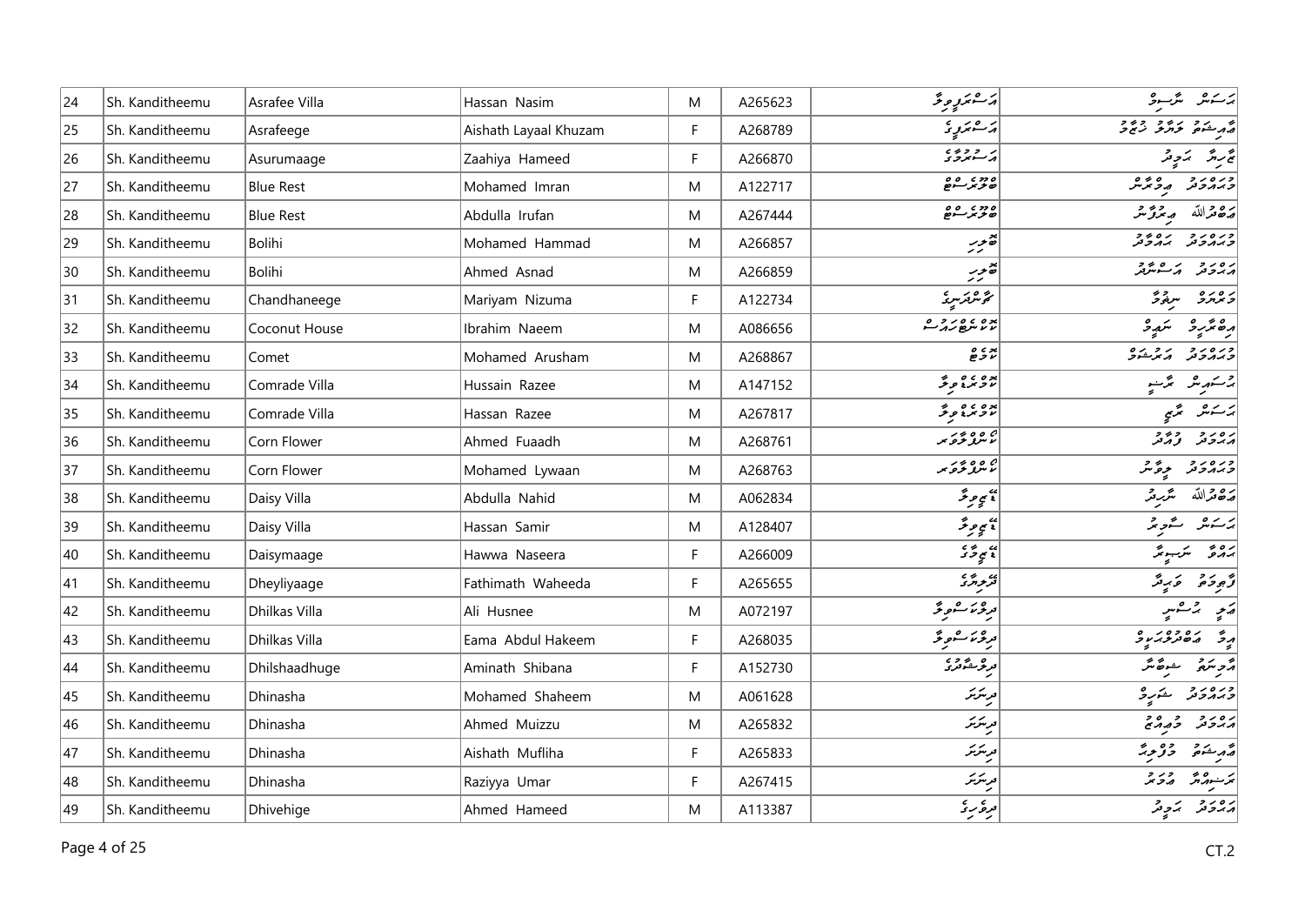| 50 | Sh. Kanditheemu | Dhivehige      | Naseera Ismail         | F         | A268487 | مرځ سرځ                                        | سَيَبِيسُ بِرِ سِنْ دَيْرِ مِنْ                                      |
|----|-----------------|----------------|------------------------|-----------|---------|------------------------------------------------|----------------------------------------------------------------------|
| 51 | Sh. Kanditheemu | Dhivehige      | Mohamed Falah          | M         | A268493 | و ء<br>توره مرد                                | وره روه دره و                                                        |
| 52 | Sh. Kanditheemu | Dhoadhi        | Ahmed Athif            | ${\sf M}$ | A042018 | ە<br>قىرقىر                                    | أرەر دەر ئە                                                          |
| 53 | Sh. Kanditheemu | Dhoadhi        | Adam Athif             | M         | A268684 | اقدمر<br>-                                     | دره د و                                                              |
| 54 | Sh. Kanditheemu | <b>Dhoores</b> | Nasrullah              | ${\sf M}$ | A095754 | ود ۽ ه                                         | بتربه بحرالله                                                        |
| 55 | Sh. Kanditheemu | <b>Dhoores</b> | Ameen Faisal           | M         | A111765 | ود ۽ ه                                         | أتزيرها التمريني                                                     |
| 56 | Sh. Kanditheemu | <b>Dhoores</b> | Hawwa Sinana           | F         | A164430 | ود ۽ ه                                         |                                                                      |
| 57 | Sh. Kanditheemu | <b>Dhoores</b> | Hareera Ismail         | F         | A268086 | ود ۽ ه<br>تريمر ڪ                              |                                                                      |
| 58 | Sh. Kanditheemu | <b>Dhoores</b> | Fathimath Saiga        | F         | A268092 | ود ۽ ه                                         | و ده شهروً                                                           |
| 59 | Sh. Kanditheemu | <b>Dhoores</b> | Saifullah Abdul Ghanee | M         | A268113 | ود ۽ ه                                         | <i>حموق</i> الله مەھىر دۇس                                           |
| 60 | Sh. Kanditheemu | Dhunthari      | Aishath Shaanee Naazim | F         | A285513 | قرىثرىموسبە                                    | و<br>مەرشۇم شۇس سىبرى                                                |
| 61 | Sh. Kanditheemu | Eggamuge       | Arifa Ahmed            | F         | A266864 | 55599                                          | ړ پرور د                                                             |
| 62 | Sh. Kanditheemu | Falaku         | Moosa Rushdee          | ${\sf M}$ | A140904 | ترتزر                                          | ورمج بمرشور                                                          |
| 63 | Sh. Kanditheemu | Falaku         | Ahmed Safaah           | M         | A268820 | ۇئە                                            | رەرد روە                                                             |
| 64 | Sh. Kanditheemu | Farivaage      | Ahmed Fathhee          | M         | A000997 | تر برگ <sup>ر</sup> ی<br>تر برگ <sup>ر</sup> ی | أرور و د و به                                                        |
| 65 | Sh. Kanditheemu | Fazaa          | Mohamed Nashid         | ${\sf M}$ | A267305 | ترتج                                           | ورەرو شەد                                                            |
| 66 | Sh. Kanditheemu | Fazaa          | Mariyam Dheema         | F         | A267308 | ترتج                                           | ترەپرە ئېرگ                                                          |
| 67 | Sh. Kanditheemu | Fehivilu       | Mohamed Shaan          | M         | A267228 | ۇروڭر                                          | ورەر دەر                                                             |
| 68 | Sh. Kanditheemu | Fenfiyaazuge   | Ali Ahmed              | ${\sf M}$ | A092400 | ې شو پر دې<br>ز شو پر پي د                     | أقدم المردور                                                         |
| 69 | Sh. Kanditheemu | <b>Fies</b>    | Aishath Ealaf Ashraf   | F         | A268594 | و پر م                                         | و مشتره برگرف برگوین<br>برای شره برگرف برگوین<br>برای برگرفت برگوینی |
| 70 | Sh. Kanditheemu | Finihiyaage    | Mariyam Shafeega       | F         | A000340 | او مدر دیم<br><u>اس</u> ر مرد                  |                                                                      |
| 71 | Sh. Kanditheemu | Finihiyaage    | Safiyya Mohamed Zahir  | F         | A164417 | و سربر پر <sup>ہ</sup><br>تر بربر              | א פי כנסגב בית                                                       |
| 72 | Sh. Kanditheemu | Finihiyaage    | Aishath Saeeda         | F         | A267063 | و سربر پژی<br>زیر بر                           | أأرشكم المستهيف                                                      |
| 73 | Sh. Kanditheemu | Flash          | Nashaya Ahmed Shaheem  | F         | A265958 | ويجيده                                         |                                                                      |
| 74 | Sh. Kanditheemu | Flash          | Aiman Ahmed Shaheem    | M         | A265959 | وی یہ                                          | أتهرى مرورو لتكرو                                                    |
| 75 | Sh. Kanditheemu | Furanmaage     | Ahmed Irshad           | M         | A043739 | د ر ه و ،<br>ز بر مرد د                        | أرور وترشيع                                                          |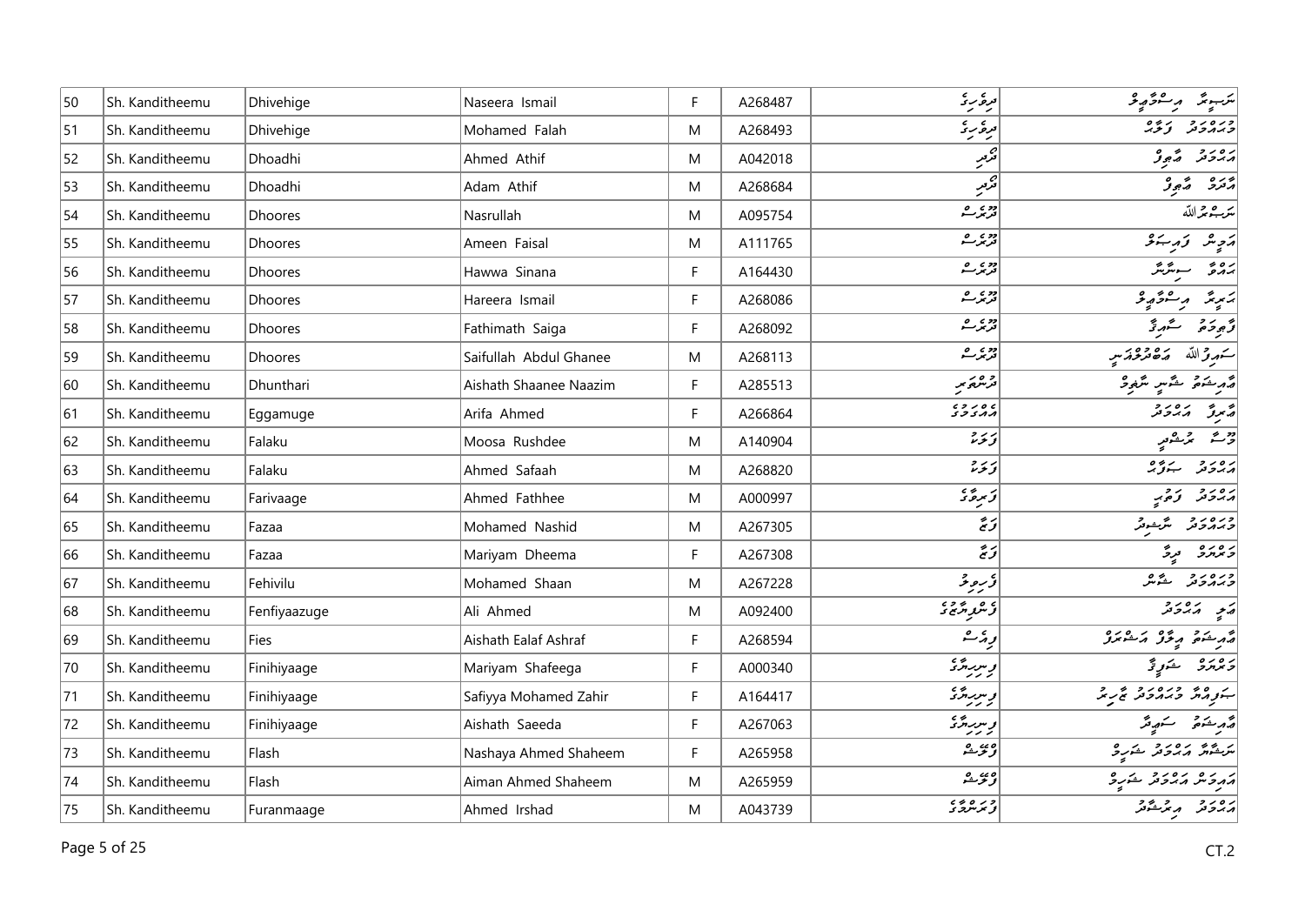| 76           | Sh. Kanditheemu | Furanmaage    | Mohamed Ikraam           | M  | A060698 | د بر ۵ پر پر<br>  ز بر مرد بر         | כנסנכ השיבם                                        |
|--------------|-----------------|---------------|--------------------------|----|---------|---------------------------------------|----------------------------------------------------|
| 77           | Sh. Kanditheemu | Furanmaage    | Vasiu Imdhadh            | M  | A113320 | و ر ه و »<br>تو بر سرچ ی              | ەردىرىر<br>  قۇسىزەر                               |
| 78           | Sh. Kanditheemu | Furanmaage    | Mohamed Haneeu           | M  | A268068 | و ر ه و »<br>تو بر سرچ ی              | כגבבב ביעל                                         |
| 79           | Sh. Kanditheemu | Furanmaage    | Ibrahim Saneeh           | M  | A268070 | و ر ه و »<br>تو بر سرچ د              | سەسرىر<br>ەرھەترىر <sup>ى</sup>                    |
| 80           | Sh. Kanditheemu | Furanmaage    | Mariyam Iba Ahmed Irshad | F  | A334237 | و ر ه و »<br>تو <del>ب</del> ر سرچ ی  | נים המוכל המוכל היו ביבוד.<br>כמוקר הם המכל המשינה |
| 81           | Sh. Kanditheemu | Gasdhoshuge   | Adam Inaas               | M  | A266571 | ر ره پر و ،<br>کاسسوتر ری             | پر پہ مگرے                                         |
| 82           | Sh. Kanditheemu | Green House   | Moosa Haneem             | M  | A267483 | ج پر پ <i>ر پر چ</i><br>کالیم پر پر چ | روم ئەربۇ                                          |
| 83           | Sh. Kanditheemu | Green Villa   | Haleemath Rasha          | F  | A267485 | د سپه عربه عربهٔ<br>                  | بروزة بركة                                         |
| 84           | Sh. Kanditheemu | Gulfaamuge    | Inaza Saeedh             | F. | A266151 | د ه و د د ،<br>د ترتر تر د            | سەمەتىر                                            |
| 85           | Sh. Kanditheemu | Habarumaage   | Ali Nasheed              | M  | A113382 | ر ر د » ،<br>ره برو د                 |                                                    |
| 86           | Sh. Kanditheemu | Habarumaage   | Afeefa Ibrahim           | F  | A122725 | ر ر د » ،<br>ره برو د                 | ەردۇ<br>دە ئەرد                                    |
| 87           | Sh. Kanditheemu | Habarumaage   | Hussain Firushan         | M  | A265694 | ر ر د » ،<br>ره برو د                 | برسكرش وبرحقش                                      |
| 88           | Sh. Kanditheemu | Hasthee       | Abdul Wahhab Umar        | M  | A106087 | ئر ش <sub>ھو</sub>                    | נס כסנסים בנב<br>השניקפתים הכינ                    |
| 89           | Sh. Kanditheemu | Hasthee       | Mariyam Zaheena          | F  | A268562 | ئەشقىچ                                | رەرە ئەرش                                          |
| $ 90\rangle$ | Sh. Kanditheemu | Hasthee       | Aishath Riyasha          | F  | A268570 | ئەشقىچ                                | أقدم شكوم المرتكز                                  |
| 91           | Sh. Kanditheemu | Hasthee       | Aminath Irasha           | F  | A268572 | ئر شو.                                | أأدبتهم وبتنشأ                                     |
| 92           | Sh. Kanditheemu | Haveereege    | Aminath Dheena           | F  | A267523 | ر<br>سره مور                          | أأترج تمريتر                                       |
| 93           | Sh. Kanditheemu | Haveereege    | Mohamed Irhas            | M  | A267524 | ر<br>سره میورد                        | כנים ני ביבים                                      |
| 94           | Sh. Kanditheemu | Haveereege    | Fauza Abdulla Naseem     | F. | A267525 | ر<br>سره موړي<br>سره                  | ترويج وره وزالله تترسور                            |
| 95           | Sh. Kanditheemu | Haveereenaazu | Ifhaam Amir              | M  | A265990 | ئەھ بىر يېڭى<br>  ئەسىر يېڭىنى        | ووثرق الأحرار                                      |
| 96           | Sh. Kanditheemu | Hawaa         | Abdulla Inaz             | M  | A268756 | رپچ                                   | ەھىراللە<br>ەر سۇر                                 |
| 97           | Sh. Kanditheemu | Heylhi        | Ibrahim Shathir          | M  | A094293 | ار<br>سر<br>—                         | مشتجو تتر<br>ەر ھەترىر <i>3</i>                    |
| 98           | Sh. Kanditheemu | Hiriya        | Ali Mahir                | M  | A048488 | رىرىژ                                 | $\frac{2}{3}$ $\frac{2}{3}$                        |
| 99           | Sh. Kanditheemu | Hiyaa         | Najdha Ahmed             | F  | A267435 | رېژ                                   | سرچ تر<br>ەر دەر                                   |
| 100          | Sh. Kanditheemu | Hulhaguge     | Wafiyya Umar             | F. | A082528 | و ر و ،<br>رنگ ی                      | ر وه پژ<br>ەرىر                                    |
| 101          | Sh. Kanditheemu | Huvaas        | Aminath Nahida           | F  | A035968 | ر پۇ ھ                                | أأدحني الأرقد                                      |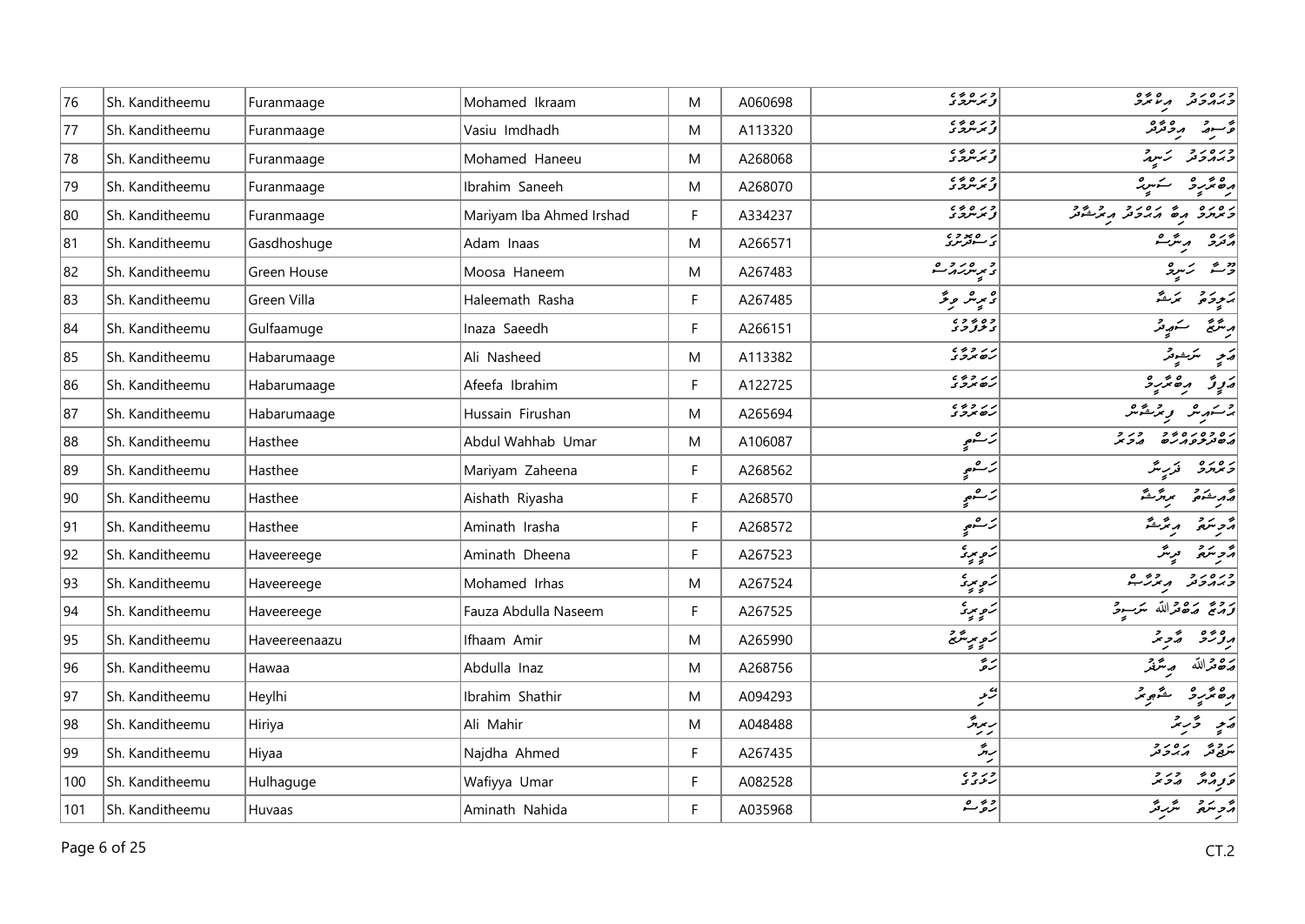| 102 | Sh. Kanditheemu | Huvaas            | Moosa Haneef         | M | A039410 | ر پۇ شە                                       | اتز مشتر<br>برسوه                                                           |
|-----|-----------------|-------------------|----------------------|---|---------|-----------------------------------------------|-----------------------------------------------------------------------------|
| 103 | Sh. Kanditheemu | Huvaas            | Haifa Haneef         | E | A265799 | ر پۇ ب                                        | تەرىخ                                                                       |
| 104 | Sh. Kanditheemu | Huvandhumaage     | Ibrahim Waheed       | M | A051059 | و ر<br>ره سربرو د                             | رەپزېرە<br>ءَ ٻريمر                                                         |
| 105 | Sh. Kanditheemu | <b>Ihaa</b>       | Dhawoodh Naim        | M | A267252 | ويح                                           | پر دو و<br>تو پر تو<br>سَمَد ژ                                              |
| 106 | Sh. Kanditheemu | Inaaz             | Hussain Fayaz        | M | A073515 | وبثنج                                         | برستهرش ترترع                                                               |
| 107 | Sh. Kanditheemu | Inaaz             | Sadha Fayaz          | F | A266289 | وبثنج                                         | سنوش ترڅرخ                                                                  |
| 108 | Sh. Kanditheemu | Iramaage          | Ahmed Fareedh        | M | A266420 | ر بر بر بر<br>د برگر د                        | برەرو كەيدۇر                                                                |
| 109 | Sh. Kanditheemu | Irumatheege       | Ismail Afrah         | M | A146477 | ېر بر دې د په<br>ر                            | ג פיצה ב ג'ו דיר                                                            |
| 110 | Sh. Kanditheemu | Irumatheege       | Ibrahim Afrah        | M | A164411 | وبردوء                                        |                                                                             |
| 111 | Sh. Kanditheemu | Janbumaage        | Abdul Raoof Umar     | M | A127584 | ر ه و و »<br>قع سره و د                       | ر ه و ه ر دده<br>پره تربر تربر تر<br>و ر د<br>در د بر                       |
| 112 | Sh. Kanditheemu | Janbumaage        | Ahmed Shiruhan       | M | A267421 | ر ه د د »<br>ق سره تر د                       | رەرد ھەر <i>ۇش</i>                                                          |
| 113 | Sh. Kanditheemu | Javaahiru Vaadhee | Ahmed Rizmee         | M | A268184 | ىز قرىر قەمر<br>سىر ئىسىمىسى                  | ر ه ر د<br>پر ژوگر<br>ىرچ <sub>حي</sub>                                     |
| 114 | Sh. Kanditheemu | Jazeera           | Mariyam Sharuma      | F | A111508 | ر<br>يح مي مگر                                | شە ئەرگ<br>ر ه ر ه<br><del>د</del> بربرگ                                    |
| 115 | Sh. Kanditheemu | Kaneerumaage      | Ahmed Wasif          | M | A031920 | ر سرچري<br>پاسپېټرنۍ                          | أرەر ئۇجۇ                                                                   |
| 116 | Sh. Kanditheemu | Kaneerumaage      | Aishath Naseera      | F | A055963 | اپر سرچر <del>ي</del><br>سرچر <sub>چر</sub> ي | قەرشكى ئىكرىسى ئىكر                                                         |
| 117 | Sh. Kanditheemu | Kaneerumaage      | Zayaan Ahmed Wasif   | M | A266627 | ىز سرچرى<br>مەس <sub>ى</sub> پرىرى            |                                                                             |
| 118 | Sh. Kanditheemu | Karankaa Villa    | Hussain Shareef      | M | A111507 | ر<br>ئائىرىدىن <sub>ھو</sub> ىتى              | چە سەر ھەر ئىكە بورى                                                        |
| 119 | Sh. Kanditheemu | Karankaa Villa    | Siyana Abdul Samad   | F | A161714 | ئەئەر ئەرگە                                   | ر دی ده وه در د<br>سودگر در هنرو سوونر                                      |
| 120 | Sh. Kanditheemu | Kashimaage        | Hawwa Khaleela       | F | A025299 | ر<br>ما موتری                                 | رَهِ زَرِدً                                                                 |
| 121 | Sh. Kanditheemu | Kashimaage        | Mariyam Fazna        | F | A120648 | ر<br>ماسرچۍ                                   | ر ه ر ه<br><del>د</del> بربرگ<br>ز نا پژ                                    |
| 122 | Sh. Kanditheemu | Kolige            | Ishaag Moosa         | M | A033712 | بو<br>مامور                                   | ر مشرقی اور م                                                               |
| 123 | Sh. Kanditheemu | Kolige            | Aishath Fariyaz      | F | A122724 | پر<br>مذمری                                   | أقهر مشوه ومرتزعه                                                           |
| 124 | Sh. Kanditheemu | Kolige            | Ahmed Rizan          | M | A266848 | بو<br>مونو                                    | גפני תוצים                                                                  |
| 125 | Sh. Kanditheemu | Kolige            | Aishath Razaan       | F | A266849 | بو<br>ماھرى                                   | و<br><i>مار</i> ىشكى ئىرىمى                                                 |
| 126 | Sh. Kanditheemu | Kulhlhavahge      | Mohamed Abdul Rahman | M | A152910 | و ه ر ر ه ،<br>ما پر نو پر ی                  | و ر ه ر و<br>و ژ پر <del>و</del> تر<br>ر ٥ د ٥ د ٥ د و<br>پرې تر پر تر تر س |
| 127 | Sh. Kanditheemu | Lagan             | Mohamed Aas          | M | A267884 | ىر رە<br>مۇيەنتىر                             | و ر ه ر د<br>تر پر تر تر                                                    |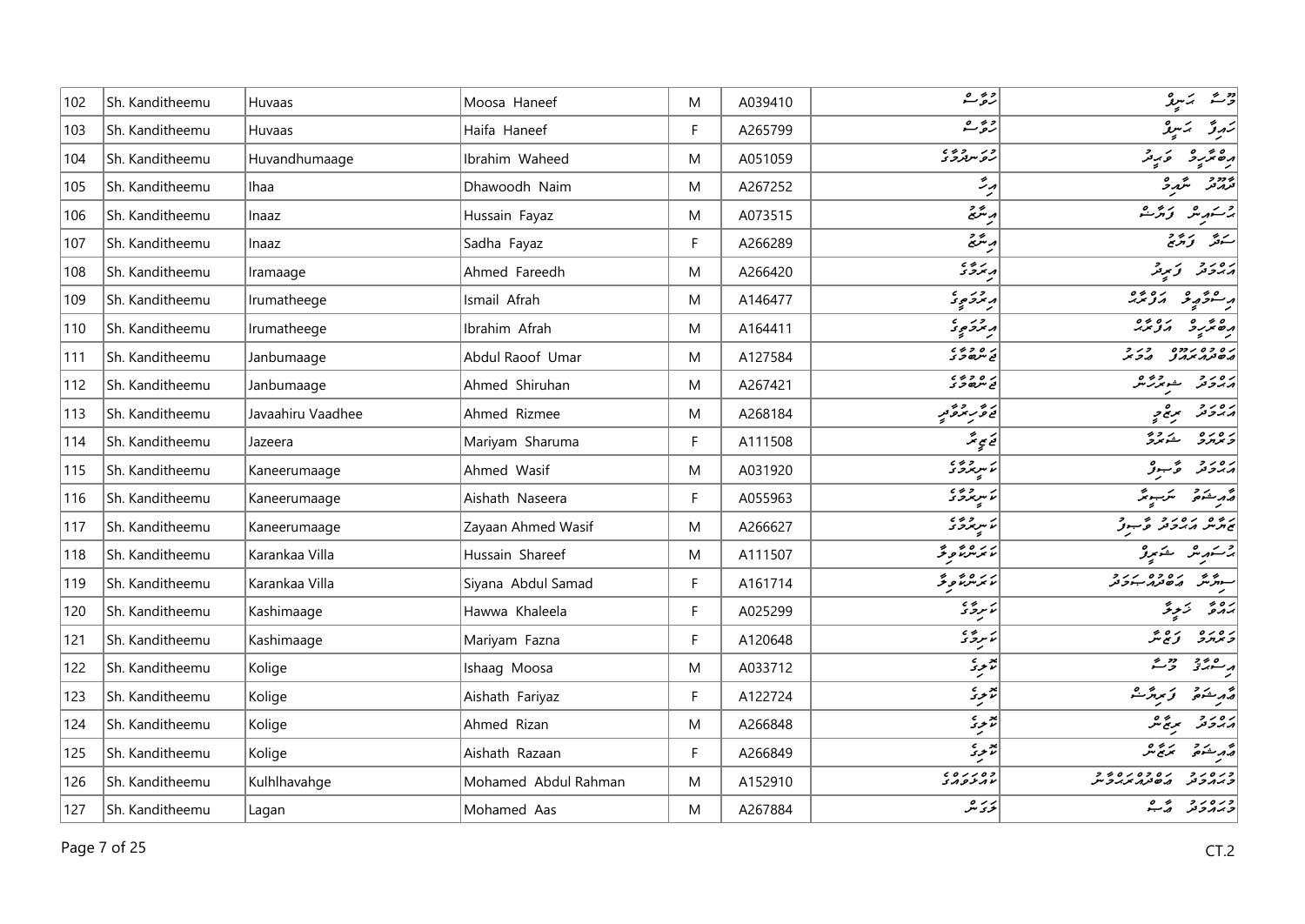| 128 | Sh. Kanditheemu | Led House      | Mohamed Ibrahim       | M           | A126211 | <sup>ى 2</sup> ىر ئەر                 | ڔۿؠڒڔۮ<br>و پر و پر و<br>تر <i>پر پ</i> ر تر |
|-----|-----------------|----------------|-----------------------|-------------|---------|---------------------------------------|----------------------------------------------|
| 129 | Sh. Kanditheemu | Lilyge         | Mohamed Zameer        | M           | A268235 | مومود<br>ري                           | و ره ر و<br><i>د ټ</i> رو تر<br>سەھ پر       |
| 130 | Sh. Kanditheemu | Maafolheyge    | Mariyam Nishwa        | F           | A267712 | ه پرن ،<br><del>د</del> تر د د        | سرشوگر<br>ر ه بر ه<br>تر بر بر               |
| 131 | Sh. Kanditheemu | Malaaz         | Moosa Luthfee         | M           | A092378 | ترڅي                                  | ورميحه<br>ترجمي                              |
| 132 | Sh. Kanditheemu | Malaaz         | Abdulla Luthfee       | M           | A161895 | ترڅې                                  | ەھىراللە<br>ترجمي                            |
| 133 | Sh. Kanditheemu | Malaaz         | Ibrahim Luthufee      | M           | A266201 | ترثوه                                 | ەر ھەتمەر 2<br>ر<br>ترجمي                    |
| 134 | Sh. Kanditheemu | Manas          | Mariyam Rishfa        | F           | A268587 | ى ئىر مىشە                            | وبروره<br>ىرىشۇ<br>ب                         |
| 135 | Sh. Kanditheemu | Manzil         | Adam Shathir          | M           | A268153 | ئەش <sub>ىر</sub> ۋ                   | پور ہ<br>پر تعری<br>مشهج تتر                 |
| 136 | Sh. Kanditheemu | Marine Villa   | Fathimath Shifheena   | F           | A164422 | ۇبرىئرو ۋ                             | و پر د<br>ىنىدۇر بەگە<br>س                   |
| 137 | Sh. Kanditheemu | Marine Villa   | Ahmed Sham            | M           | A265912 | ۇ <sub>مرى</sub> تر <sub>ىر</sub> ئە  | پروژبر<br>ستذر                               |
| 138 | Sh. Kanditheemu | Mecarno        | Shakeeba Abdul Raheem | F           | A072758 | ى پە ص                                | ر ه و ه د ر ه<br>پره تربر تر<br>شەرەتە       |
| 139 | Sh. Kanditheemu | Meyree         | Adam Maseeh           | M           | A265569 | ي<br>حرمي                             | په ره<br>درگرو<br>ى سەير                     |
| 140 | Sh. Kanditheemu | Meyree         | Ibrahim Bassam        | M           | A265582 | ر<br>حرمي                             | 3.600<br>ەھ ئۈر ۋ                            |
| 141 | Sh. Kanditheemu | Mirihimaage    | Mohamed Naufal        | M           | A164457 | د برر د ؟<br>ر ر ر                    | ورەرو برورە<br><i>وبە</i> مەدىر شەن          |
| 142 | Sh. Kanditheemu | Moonimaage     | Adam Mohamed          | M           | A077174 | חי<br>ב"יקב"ב                         | و رە ر د<br>تر پر تر تر<br>په ره<br>درگرو    |
| 143 | Sh. Kanditheemu | Moonimaage     | Ahmed Mohamed         | M           | A080028 | חי<br>קייקבצ                          | و ره ر د<br>تر پر ژنر<br>ر ە ر د<br>م.رو تر  |
| 144 | Sh. Kanditheemu | Moonimaage     | Ali Azeen             | M           | A113431 | دو<br>وسرچر                           | أەكىي كەنىپىش                                |
| 145 | Sh. Kanditheemu | Muraka         | Mariyam Suha          | $\mathsf F$ | A267752 | ويرز                                  | ر ه ر ه<br><del>د</del> بربرگ<br>ستەنتە      |
| 146 | Sh. Kanditheemu | Muringu        | Hassan Haleem         | M           | A124896 | ژبر سر<br>                            | تاسكانلار الكافي                             |
| 147 | Sh. Kanditheemu | Muringu        | Abdulla Ali           | M           | A268031 | 3 برسرم                               | رە <del>د</del> الله مەر                     |
| 148 | Sh. Kanditheemu | Musthareege    | Adam Naseer           | M           | A010907 | و ص <sub>ور م</sub> ر ۽<br>حرڪوم پيري | أردره لترسونر                                |
| 149 | Sh. Kanditheemu | Nares          | Aishath Lisana        | $\mathsf F$ | A266208 | پرې ه                                 | قەرشىق بوشق                                  |
| 150 | Sh. Kanditheemu | Naseemee Villa | Raayaa Shafeeq        | F           | A266986 | ىئرسوچە بۇ                            | ريد دريج<br>مرگز شوړنو                       |
| 151 | Sh. Kanditheemu | Naseemeege     | Ahmed Visam           | M           | A266129 | مكرسور كا<br>كارانية المحمد           | أرور ويدو                                    |
| 152 | Sh. Kanditheemu | New Life       | Aminath Ahulam        | F           | A266544 | سرمز ځرمر ژ                           | أزويتهم أردوه                                |
| 153 | Sh. Kanditheemu | Night Star     | Ahmed Yaameen         | M           | A268822 | لتروغ شقح بر                          | دەر د پەر ئىلگى                              |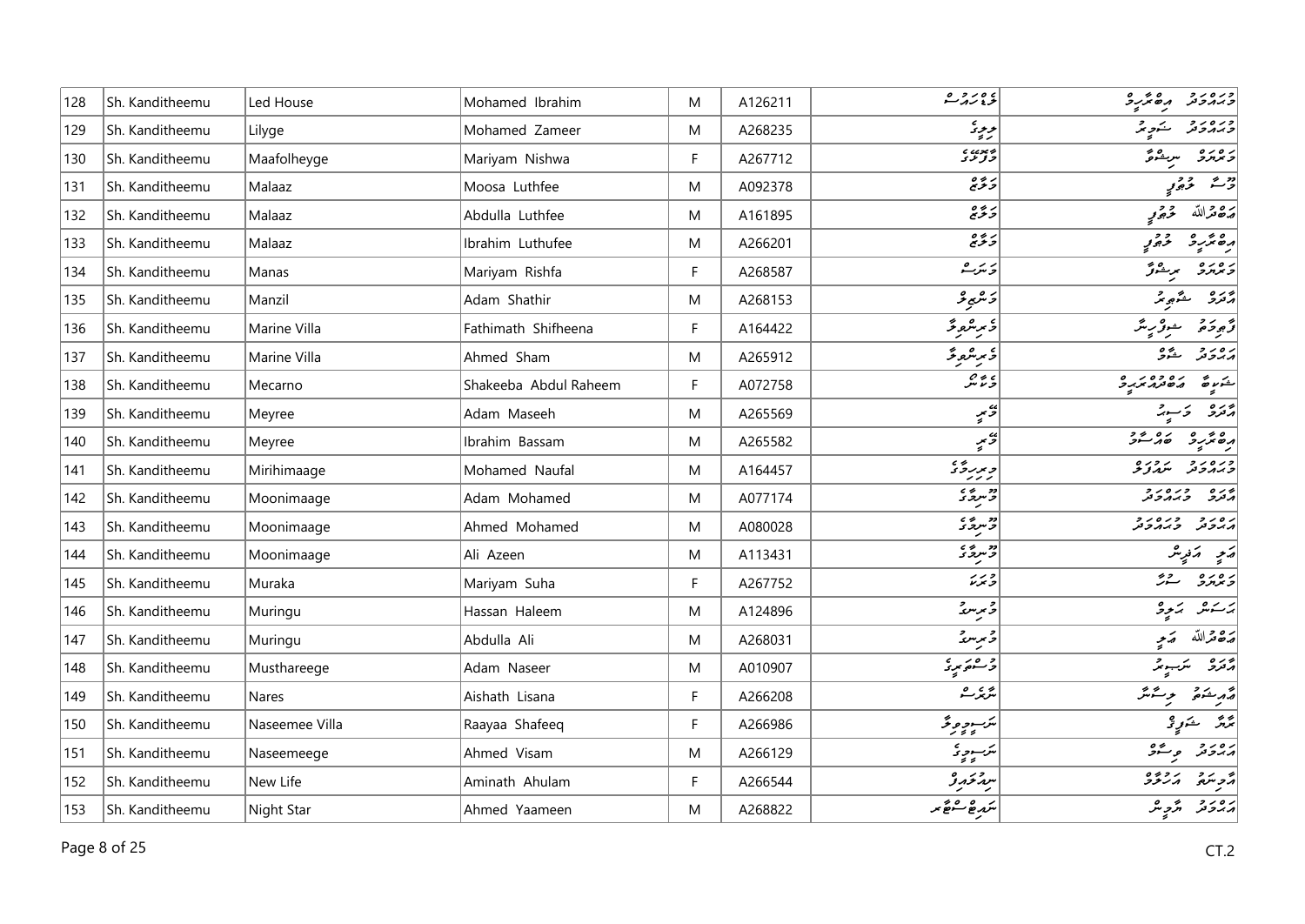| 154 | Sh. Kanditheemu | Night Star        | Ibrahim Thasneef      | M         | A268824 | سَمَدِ ڪَ حصَّ سَرِ                               |                                                                                                                                                                                                                                 |
|-----|-----------------|-------------------|-----------------------|-----------|---------|---------------------------------------------------|---------------------------------------------------------------------------------------------------------------------------------------------------------------------------------------------------------------------------------|
| 155 | Sh. Kanditheemu | Night Star        | Aminath Nizala        | F         | A268826 | التدء صفح                                         |                                                                                                                                                                                                                                 |
| 156 | Sh. Kanditheemu | l Niru            | Maaiz Abdul Matheen   | M         | A267251 | سرچر                                              | 747999                                                                                                                                                                                                                          |
| 157 | Sh. Kanditheemu | Niru              | Zaina Abdul Matheen   | F         | A267254 | سرچر                                              | ىم مىگە مەھەر دە مى                                                                                                                                                                                                             |
| 158 | Sh. Kanditheemu | Nisaan            | Hassan Thaufeeg       | ${\sf M}$ | A111627 | اسریٹریٹر<br>پ                                    | بركستهش تورقم ويح                                                                                                                                                                                                               |
| 159 | Sh. Kanditheemu | Nooru             | Abdul Samad Hassan    | M         | A000329 | دو و<br>سرپر                                      | رە دە بىر دېر كەنگ                                                                                                                                                                                                              |
| 160 | Sh. Kanditheemu | Nooru             | Ziyama Mohamed Nooree | F         | A268530 | دو و<br>سرپر                                      |                                                                                                                                                                                                                                 |
| 161 | Sh. Kanditheemu | Nooru             | Fathimath Shahuru     | F         | A268532 | دو د<br>سرپر                                      | قرجوحكم المشرور                                                                                                                                                                                                                 |
| 162 | Sh. Kanditheemu | Nooru             | Aishath Shahuru       | F         | A268536 | دو و<br>سرپر                                      | وكرمشكا والمحرار                                                                                                                                                                                                                |
| 163 | Sh. Kanditheemu | Nooru             | Haleemath Shahuru     | F         | A268538 | لترجر                                             | رَ پِرِ پِرِ دِ پِرِ پِرِ                                                                                                                                                                                                       |
| 164 | Sh. Kanditheemu | Orchid Villa      | Ihusan Mohamed        | M         | A112616 | ەر بە ئوقر                                        | در می دره در                                                                                                                                                                                                                    |
| 165 | Sh. Kanditheemu | Orchid Villa      | Ali Hazim             | M         | A266900 | ەر بە ئوقر                                        | أەسمج ستمبر ح                                                                                                                                                                                                                   |
| 166 | Sh. Kanditheemu | Orchid Villa      | Mohamed Nafiz         | M         | A266904 | لرموء وقر                                         | و ر ه ر و<br>تر پر ژ تر<br>سٌروِ قر                                                                                                                                                                                             |
| 167 | Sh. Kanditheemu | Orchidmaage       | Ahmed Azim            | M         | A353935 |                                                   | גפגב גון                                                                                                                                                                                                                        |
| 168 | Sh. Kanditheemu | Paris             | Saeed Hussain         | M         | A033697 | ۇ بىر مە                                          | سكھي تر سكھ بر                                                                                                                                                                                                                  |
| 169 | Sh. Kanditheemu | Paris             | Mohamed Hilmy         | ${\sf M}$ | A042019 | ې<br>بوسر م                                       | ورەرو برقو                                                                                                                                                                                                                      |
| 170 | Sh. Kanditheemu | Paris             | Abdulla Muan          | ${\sf M}$ | A125319 | ۇ بىر مە                                          | و پ <sub>ه ص</sub><br>ەھەراللە                                                                                                                                                                                                  |
| 171 | Sh. Kanditheemu | Paris             | Ahmed Mauroof         | M         | A147435 | ۇ بر م                                            | ג סג כ ג כ כ ס.<br>ג ג ב ב ג ב ב ג                                                                                                                                                                                              |
| 172 | Sh. Kanditheemu | Paris             | Hussain Tholal        | M         | A266850 | ۇ بىر مە                                          | جر شهر شهر پر تر د                                                                                                                                                                                                              |
| 173 | Sh. Kanditheemu | <b>Pink House</b> | Ali Azuhaan           | M         | A267862 | ابو عدد حدث                                       |                                                                                                                                                                                                                                 |
| 174 | Sh. Kanditheemu | Raiyvilaage       | Hassan Zuhuree        | M         | A044919 | ىرە ھەتىي<br>ئىرقۇمۇتى                            | بر کے مقرر اور جاتی ہے کہ اس کے ان کے ان کے ان کے ان کے ان کے ان کے ان کے ان کے ان کے ان کے ان کے ان کے ان کے<br>منابع کی کام کا کام کام کام کام کرنے کے ان کے ان کے ان کے ان کے ان کے مطابق کے باہر کے باہر کے باہر کے باہر کے |
| 175 | Sh. Kanditheemu | Raiyvilaage       | Hussain Nizam         | M         | A080622 | بره و پر ،<br>مر <sub>حو</sub> مونځو <sub>ک</sub> | جر سكر مثل المريح و                                                                                                                                                                                                             |
| 176 | Sh. Kanditheemu | Raiyvilaage       | Lubna Hassan Zuhuree  | F         | A267903 | ره<br>بر <sub>گ</sub> ورځۍ                        | وقصر بركس ودبر                                                                                                                                                                                                                  |
| 177 | Sh. Kanditheemu | Raiyvilaage       | Aslan Hassan Zuhuree  | ${\sf M}$ | A267906 | ره<br>بر <sub>گ</sub> ورځۍ                        | ر موګو بر سومل پر جمعه                                                                                                                                                                                                          |
| 178 | Sh. Kanditheemu | Rankokaage        | Seema Abdul Kareem    | F         | A122727 | ر ۵ پر پر<br>برس مر                               | سوځ د ځاندون پرو                                                                                                                                                                                                                |
| 179 | Sh. Kanditheemu | Rankokaage        | Ahmed Afeef           | M         | A267278 | ر ٥ پر د ٠<br>بر سربر ر د                         | أرور وكرو                                                                                                                                                                                                                       |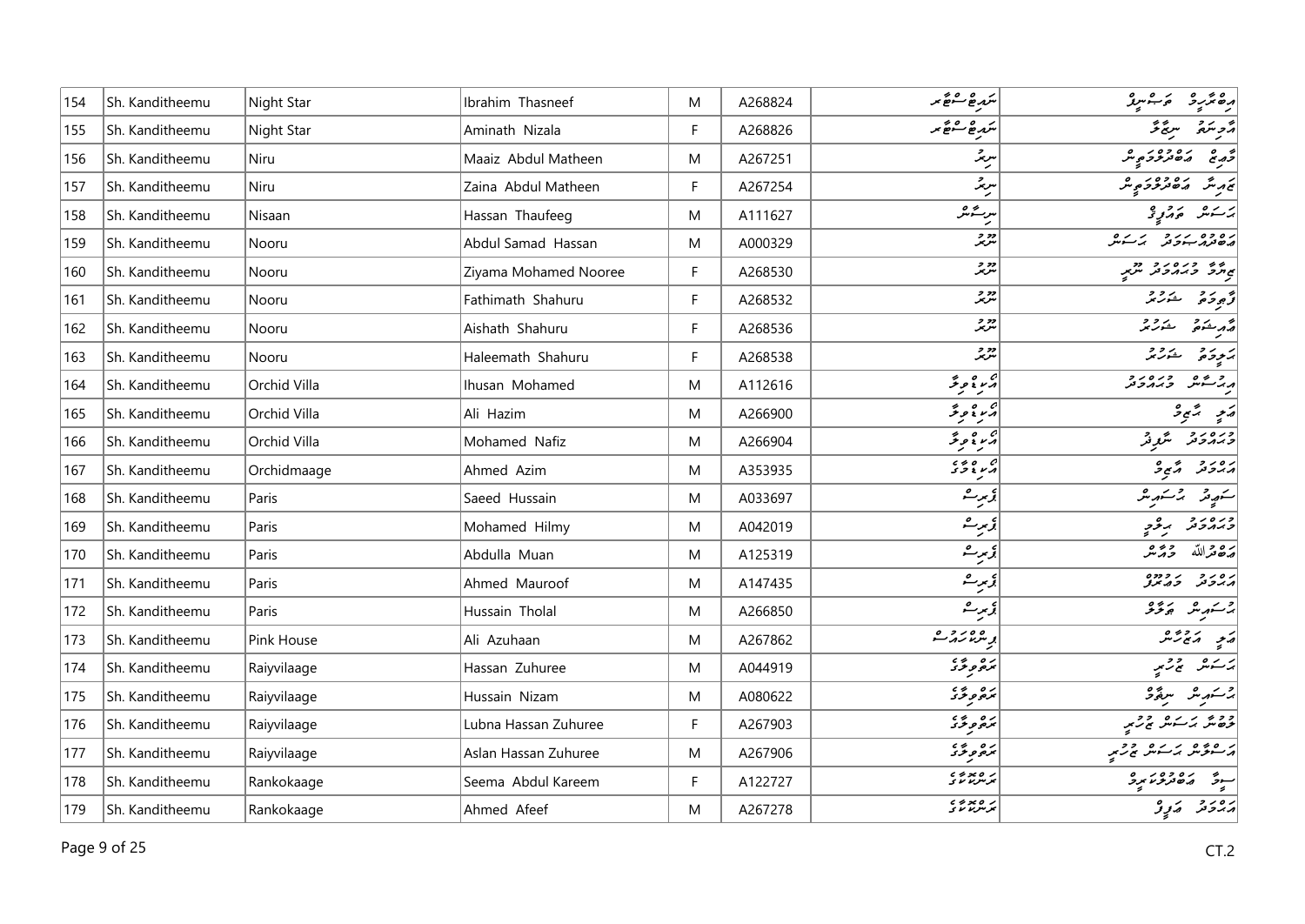| 180 | Sh. Kanditheemu | Rankokaage      | Ibrahim Rasheed           | M           | A267289 | ر ٥ پر <u>دی</u><br>بر سربر رک                                         | رەپزرې<br>ىمەسىيەتىر<br>ئە                                                                                                                                                                                                                                                                                                                                                                                                                                                     |
|-----|-----------------|-----------------|---------------------------|-------------|---------|------------------------------------------------------------------------|--------------------------------------------------------------------------------------------------------------------------------------------------------------------------------------------------------------------------------------------------------------------------------------------------------------------------------------------------------------------------------------------------------------------------------------------------------------------------------|
| 181 | Sh. Kanditheemu | Rankokaage      | Ali Waseem                | M           | A267294 | ر ٥ پر د ٥<br>برس را ر                                                 | ړې وَ ده                                                                                                                                                                                                                                                                                                                                                                                                                                                                       |
| 182 | Sh. Kanditheemu | Reysamge        | Mariyam Shahidha          | F           | A123795 | در ره د<br>مرسکو د                                                     | $rac{1}{2}$<br>ستەرىتر                                                                                                                                                                                                                                                                                                                                                                                                                                                         |
| 183 | Sh. Kanditheemu | Reysamge        | Ahmed Raoof               | M           | A267506 | ەر بەرە بى<br>ئىرسىنىۋى                                                | ر دو د<br>بورو تو<br>ر 2 ر 1<br>م.رو تر                                                                                                                                                                                                                                                                                                                                                                                                                                        |
| 184 | Sh. Kanditheemu | Reysamge        | Ibrahim Nadad             | M           | A267508 | ەر بەرە بى<br>ئىرسىنىۋى                                                | ە ھەترىرى<br>رەھترىرى<br>ر پر و<br>سربر تر                                                                                                                                                                                                                                                                                                                                                                                                                                     |
| 185 | Sh. Kanditheemu | Rihi Ali        | Aminath Afraau            | F           | A267864 | ىرىر ەكىر<br>ئەر                                                       | و ده ده ده د                                                                                                                                                                                                                                                                                                                                                                                                                                                                   |
| 186 | Sh. Kanditheemu | Rosary          | Mohamed Siyah             | M           | A267348 | ص پر<br>تنزیج سمپر                                                     | سىدۇر<br>و ر ه ر و<br><i>و پر ډ</i> ېر                                                                                                                                                                                                                                                                                                                                                                                                                                         |
| 187 | Sh. Kanditheemu | Rosary          | Aishath Nadha             | $\mathsf F$ | A267357 | ہ<br>تنزیح سمبر                                                        | مەرىشى ئىر<br>مەرىشى ئىر                                                                                                                                                                                                                                                                                                                                                                                                                                                       |
| 188 | Sh. Kanditheemu | Rose Land       | Mariyam Sifra             | F           | A267369 | ە ە يە ھ<br>مەمى مۇسى                                                  | وحدو بدوند                                                                                                                                                                                                                                                                                                                                                                                                                                                                     |
| 189 | Sh. Kanditheemu | Rose Villa      | Ahmed Naseer              | M           | A149025 | جرج وقر                                                                | رەرو ئەسبەر                                                                                                                                                                                                                                                                                                                                                                                                                                                                    |
| 190 | Sh. Kanditheemu | Rose Villa      | Aishath Zunaira           | F           | A267329 | ە ە ھ<br>ئىرىج ھ <sub>ۇ</sub> قتى                                      | ومرشو ومتعر                                                                                                                                                                                                                                                                                                                                                                                                                                                                    |
| 191 | Sh. Kanditheemu | Rose Villa      | Aishath Shiyaza           | F           | A267334 | ترجوقر                                                                 | و د کرده د شورگرفرگر<br>در کار مسیح میکن                                                                                                                                                                                                                                                                                                                                                                                                                                       |
| 192 | Sh. Kanditheemu | Rose Villa      | Fathimath Niusha          | F           | A267338 | ترجوقر                                                                 | و دو سميد                                                                                                                                                                                                                                                                                                                                                                                                                                                                      |
| 193 | Sh. Kanditheemu | Rose Villa      | Aminath Sazra             | $\mathsf F$ | A267354 | ە ە ھ <sub>ە</sub> ئە                                                  | سە يەنتىر<br>ۇ جە ئىدە                                                                                                                                                                                                                                                                                                                                                                                                                                                         |
| 194 | Sh. Kanditheemu | Rose Villa      | Aminath Shaaidha          | $\mathsf F$ | A267363 | ە ە<br>ئىرىنى ھ <sub>ە</sub> مىر                                       | أأزجر سكرو المحمر فكر                                                                                                                                                                                                                                                                                                                                                                                                                                                          |
| 195 | Sh. Kanditheemu | Rose Villa      | Mariyam Zaha              | F           | A267372 | 2 <sub>ص</sub> ح حرمحہ                                                 | נפנם ני                                                                                                                                                                                                                                                                                                                                                                                                                                                                        |
| 196 | Sh. Kanditheemu | Rose Villa      | Mariyam Imsha Adam Naseer | $\mathsf F$ | A267377 | ترجوقر                                                                 | ו פנים וכל היום ואירות                                                                                                                                                                                                                                                                                                                                                                                                                                                         |
| 197 | Sh. Kanditheemu | Rosy            | Ali Faruhad               | M           | A114041 | $\overline{\mathbf{r}^2}$                                              | أەيمن و و د و                                                                                                                                                                                                                                                                                                                                                                                                                                                                  |
| 198 | Sh. Kanditheemu | Rosy            | Hussain Faruhad           | M           | A161729 | $\overline{\mathcal{S}}$ يجم                                           | و مسکور میں اور دیا دیا ہے۔<br>مرگز میں اور اس کا کارکن کی ک                                                                                                                                                                                                                                                                                                                                                                                                                   |
| 199 | Sh. Kanditheemu | Rosy            | Haleemath Rishfana        | F           | A268859 | ان<br>ممبر                                                             | ر<br>رودة برشوش                                                                                                                                                                                                                                                                                                                                                                                                                                                                |
| 200 | Sh. Kanditheemu | Scarlet         | Ali Simah                 | M           | A267094 | بدءه                                                                   | $\begin{array}{cc} \mathbf{1}_{\mathbf{1}_{\mathbf{1}}} & \mathbf{1}_{\mathbf{1}_{\mathbf{1}}} \\ \mathbf{1}_{\mathbf{1}_{\mathbf{1}}} & \mathbf{1}_{\mathbf{1}_{\mathbf{1}}} \\ \mathbf{1}_{\mathbf{1}_{\mathbf{1}}} & \mathbf{1}_{\mathbf{1}_{\mathbf{1}}} \\ \mathbf{1}_{\mathbf{1}_{\mathbf{1}}} & \mathbf{1}_{\mathbf{1}_{\mathbf{1}}} \\ \mathbf{1}_{\mathbf{1}_{\mathbf{1}}} & \mathbf{1}_{\mathbf{1}_{\mathbf{1}}} \\ \mathbf{1}_{\mathbf{1}_{\mathbf{1}}} & \mathbf{$ |
| 201 | Sh. Kanditheemu | Shabaab         | Abdulla Shareef           | M           | A001812 | $\overset{\circ}{\circ} \overset{\circ}{\circ} \overset{\circ}{\cdot}$ | رە قراللە ھەمرىر                                                                                                                                                                                                                                                                                                                                                                                                                                                               |
| 202 | Sh. Kanditheemu | Shabnamee Villa | Ahmed Wafir               | M           | A010603 | شۇھ ئىزىرە ئى                                                          | أزود و و و بر                                                                                                                                                                                                                                                                                                                                                                                                                                                                  |
| 203 | Sh. Kanditheemu | Shabunameege    | Rilwan Shareef            | M           | A087898 | ے ک <i>ے سرح ک</i>                                                     | ىر شەھ شەيرۇ                                                                                                                                                                                                                                                                                                                                                                                                                                                                   |
| 204 | Sh. Kanditheemu | Shabunameege    | Mohamed Muaz              | M           | A266895 | شەھ سرىيە ئى                                                           | و ره ر و<br><i>و پر</i> و تر<br>و پر و<br>تر <i>وگ</i> ر                                                                                                                                                                                                                                                                                                                                                                                                                       |
| 205 | Sh. Kanditheemu | Shabunameege    | Fathimath Maasha          | F           | A266897 | شكە ئىكرىپ كى                                                          | توجدة ومشق                                                                                                                                                                                                                                                                                                                                                                                                                                                                     |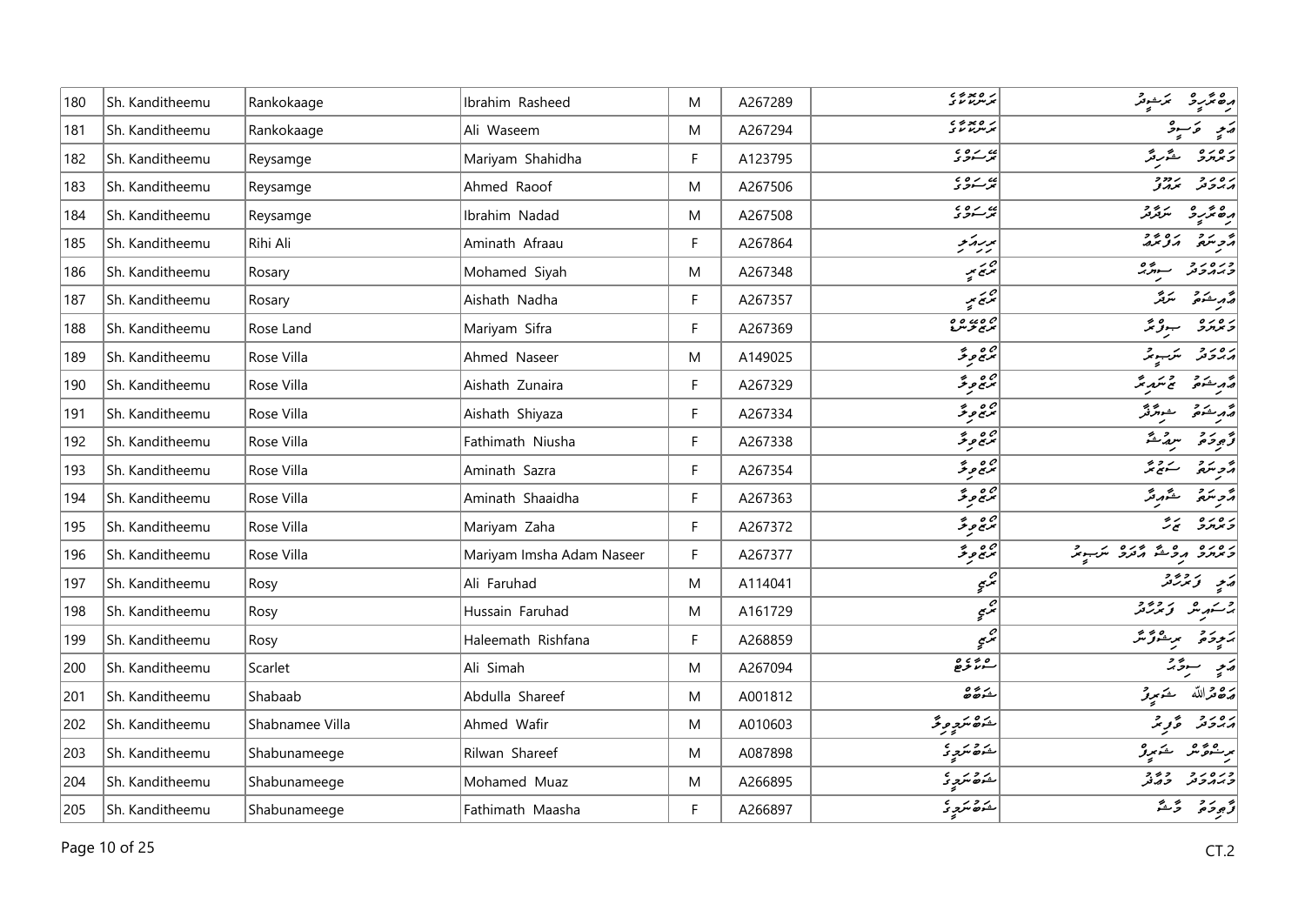| 206 | Sh. Kanditheemu | Site              | Hassan Rafeeu         | M  | A111673 | سكورة                                       | يرسكانلار   مركز إلى الم                       |
|-----|-----------------|-------------------|-----------------------|----|---------|---------------------------------------------|------------------------------------------------|
| 207 | Sh. Kanditheemu | Sun Ray           | Mohamed Riyaz         | M  | A034376 | يەھ يىر                                     | ورەرو بروگ                                     |
| 208 | Sh. Kanditheemu | Sunny Way         | Ahmed Hashim          | M  | A106545 | سە يېڭە                                     | رەرد گىندۇ                                     |
| 209 | Sh. Kanditheemu | Sunny Way         | Shirmeena Ali Hussain | F. | A125514 | سەمبەھ                                      | جوهر په شو رقم شور شو                          |
| 210 | Sh. Kanditheemu | Sunny Way         | Aishath Nasreena      | F. | A266478 | سەمبەھ                                      | ر<br>مەرخۇ سىرچىرىش                            |
| 211 | Sh. Kanditheemu | Thinadhooge       | Adam Shakeel          | M  | A267434 | پر دو ء<br>ح <sub>و</sub> سربر <sub>ک</sub> | وره خديده                                      |
| 212 | Sh. Kanditheemu | Time less         | Sofiyya Ismail        | F  | A070283 | ى <i>جەد 5 بى</i> ر مى                      | بنومه مستؤمده                                  |
| 213 | Sh. Kanditheemu | Udhares           | Mariyam Niufa         | F  | A268810 | ج پر ۽ ه<br>مرتعر ڪ                         | במתכ תגן                                       |
| 214 | Sh. Kanditheemu | Udhares           | Aishath Samra         | F  | A268816 | د ر ، م<br>مرتد بر م                        | لأويشكو<br>سەۋىتى                              |
| 215 | Sh. Kanditheemu | Vaarey Villa      | Ibrahim Rifaath       | M  | A268020 | ۇيمۇقە                                      | תפתוכ תנהפ                                     |
| 216 | Sh. Kanditheemu | Vaarey Villa      | Ismail Ithoath        | M  | A268023 | ۇ ئەھ بۇ                                    |                                                |
| 217 | Sh. Kanditheemu | Vaarey Villa      | Kameela Mohamed Arif  | F. | A268025 | ء بر<br>حر مرحر محر                         | ו כנסנב בית היו                                |
| 218 | Sh. Kanditheemu | Vaimatheege       | Nafeesa Adam          | F. | A267987 | ئەر ئەم <sub>ۇ</sub> ئ                      | سَمَدٍ — " اگر ترده                            |
| 219 | Sh. Kanditheemu | Vaimatheege       | Fathmath Muneera      | F  | A267988 | ر<br>د رد د د                               | ۇيودۇ دېپىر                                    |
| 220 | Sh. Kanditheemu | Vaimatheege       | Aishath Muneera       | F  | A267989 | وَرِدَمٍ وَ                                 | وكرمشكم وسير                                   |
| 221 | Sh. Kanditheemu | Vaimatheege       | Azlif Ibrahim Rasheed | M  | A267993 | ر<br>قەرقىمى<br>ئ                           |                                                |
| 222 | Sh. Kanditheemu | Venusge           | Javaza Moosa          | F  | A267769 | ەپە ئىرگە ئ                                 | ر پر پر<br>تع تو سخ<br>درميم                   |
| 223 | Sh. Kanditheemu | Vinares           | Aishath Mohamed       | F  | A156723 | <sub>حو</sub> سَر پر م                      | و رە ر د<br><i>د بر</i> گرىز<br>و در شو د<br>م |
| 224 | Sh. Kanditheemu | Violet Villa      | Eavaan Shafiu         | F. | A267841 | ءَ ٻر ڦو هو ڦر                              | ړ څکر شوړ د                                    |
| 225 | Sh. Kanditheemu | White Rose        | Mohamed Waheed        | M  | A066636 |                                             | ورەرو رىر                                      |
| 226 | Sh. Kanditheemu | White Rose        | Hussain Sadath        | M  | A111790 | ر وه ه<br>وړځ نرنځ                          | چرىسى ھەم 25%.<br>پرىسكىرىش سىقر <i>ە</i>      |
| 227 | Sh. Kanditheemu | <b>White Rose</b> | Ali Akram             | M  | A161717 |                                             |                                                |
| 228 | Sh. Kanditheemu | <b>White Rose</b> | Maadh Waheed          | M  | A268042 |                                             | دود وړتر                                       |
| 229 | Sh. Kanditheemu | White Rose        | Afaaf Waheed          | M  | A268044 |                                             | بر بو ه<br>مرتو تو<br>ءَ ٻريمر                 |
| 230 | Sh. Kanditheemu | White Rose        | Ibrahim Anoof         | M  | A268045 |                                             | ەرھەترىر <sup>ە</sup><br>بر دوه<br>در سربی     |
| 231 | Sh. Kanditheemu | Zoniya            | Fathimath Abdulla     | F. | A225943 | ج سرچ<br>م                                  | قرجوحه وكالله                                  |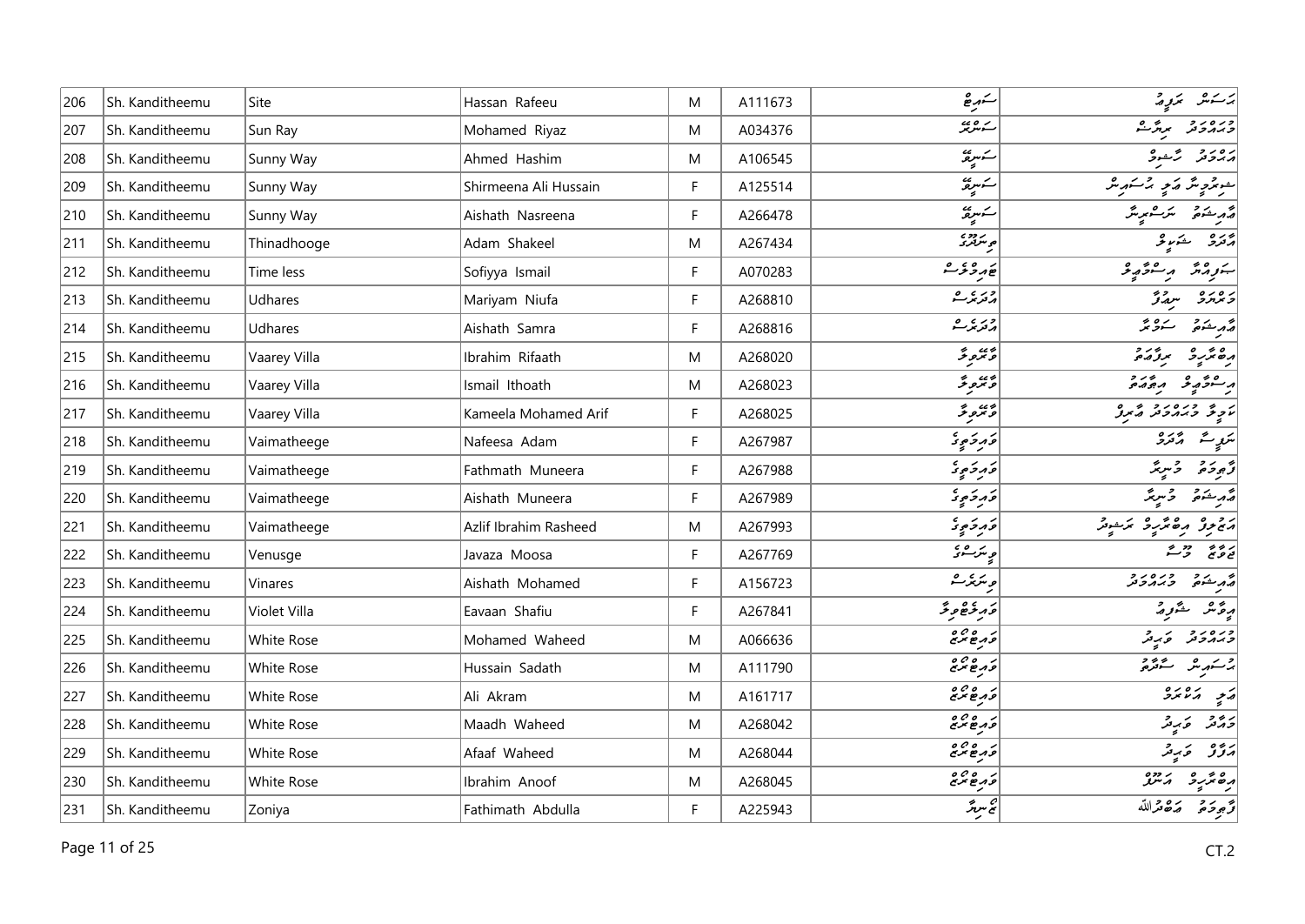|     | Sh. Lhaimagu |                    |                      |    |         |                                              |                                                            |
|-----|--------------|--------------------|----------------------|----|---------|----------------------------------------------|------------------------------------------------------------|
| 232 | Sh. Lhaimagu | Aage               | Mohamed Naeem        | M  | A023852 | پر ی                                         | و ره ر و<br><i>و ټ</i> رگر تر<br>سَمدِرٌ                   |
| 233 | Sh. Lhaimagu | Alithari           | Mohamed Haleem       | M  | A080706 | وكمترهوسر                                    | و رە ر د<br>تر پر تر تر                                    |
| 234 | Sh. Lhaimagu | Alivilaage         | Maryam Faiza         | F. | A262101 | ر<br>د نړه د د                               | تٌر بر بحُ<br>ر ه بر ه<br><del>د</del> بربر ژ              |
| 235 | Sh. Lhaimagu | Alivilaage         | Adam Shakeel         | M  | A262467 | ر<br>د موجود د                               | پژره<br>د ترو<br>شەر بى                                    |
| 236 | Sh. Lhaimagu | Asareege           | Mohamed Haneef       | M  | A077971 | ېز سه پېړۍ<br>په                             | ورەرو برس                                                  |
| 237 | Sh. Lhaimagu | Asareege           | Sulaimaan Mufassal   | M  | A260850 | ېر که مېږي<br>په                             | جۇمۇھە دۇم. بۇ                                             |
| 238 | Sh. Lhaimagu | Athamaage          | Ibrahim Shareef      | M  | A054145 | ر ر د »<br>پره <del>و</del> و                | رەنزىر شىر                                                 |
| 239 | Sh. Lhaimagu | Athamaage          | Fathimath Yumna      | F  | A096918 | ر ر د »<br>پره <del>و</del> و                | و ده ده و                                                  |
| 240 | Sh. Lhaimagu | <b>Beach House</b> | Aishath Guraisha     | F  | A261343 | ھەممەر 2                                     | م و الله عليه الله عنه الله عنه                            |
| 241 | Sh. Lhaimagu | <b>Beach House</b> | Mariyam Malaha       | F  | A262489 | ە ئەزەر م                                    | رەرە رەپ<br><i>دى</i> رىرى كەنز                            |
| 242 | Sh. Lhaimagu | Bilimaguge         | Abdul Hannan Mohamed | M  | A039394 | ه د د د ،<br>ر                               | و رە ر د<br>تر پروتر<br>ر ه وه ر ه رو .<br>پرې ترمربر سربس |
| 243 | Sh. Lhaimagu | <b>Blue Star</b>   | Mariyam Shifa        | F  | A262472 | ەددە ئەير                                    | ر ه ر ه<br><del>ر</del> بربرگ<br>سندوگر                    |
| 244 | Sh. Lhaimagu | Bokarumaage        | Hawwa Fareesha       | F  | A261694 | پر ر د د د<br>  خان مرگ                      | برە ئەرىئە                                                 |
| 245 | Sh. Lhaimagu | Bokarumaage        | Maryam Maisa         | F  | A261695 | بر ر د د »<br>۱۳۵ مرد د                      | رەرە رەت                                                   |
| 246 | Sh. Lhaimagu | Daisymaage         | Mohamed Shahid       | M  | A131204 | پر سپر می<br>  پاسم سپر سپر                  | و رە ر د<br>تر پر تر تر<br>ستەرىر                          |
| 247 | Sh. Lhaimagu | Dhekunuge          | Adam Shareef         | M  | A092706 | ړ <i>د</i> د ›<br>تر را سربۍ                 | ے موق<br>پژره<br>د ترو                                     |
| 248 | Sh. Lhaimagu | Dhekunuge          | Abdulla Rafeeu       | M  | A125756 | ء و و ء<br>تور سری                           | وحدالله                                                    |
| 249 | Sh. Lhaimagu | Dhekunuge          | Nushra Ali           | F  | A261819 | ړ <i>د</i> د ›<br>تر را سربۍ                 | پرېشمنگ اوکمني                                             |
| 250 | Sh. Lhaimagu | Dhilaasaage        | Ibrahim Khaleel      | M  | A097589 | ەرگۇرىچى                                     | رەپرىۋە ئېچى                                               |
| 251 | Sh. Lhaimagu | Dhoadhi            | Abdul Razzaq         | M  | A035648 | ە<br>توتىر                                   | ر ه وه ره د و<br>پره تر <i>مرد</i> نځ                      |
| 252 | Sh. Lhaimagu | Dhonburuhdhoshuge  | Ahmed Fareed         | M  | A055316 | پو سر و و ه پو و ء<br>ترسرچ <i>بو</i> پر ترس | أزورو ويرتز                                                |
| 253 | Sh. Lhaimagu | Dhullisaage        | Hassan Adam          | M  | A035435 | وه پر پ <sup>ه پ</sup> ه                     | برَسكا مركزة                                               |
| 254 | Sh. Lhaimagu | Ethumaage          | Aishath Niusa        | F  | A261438 | ې د د »<br>د پوڅ د                           | وأوسفكم سوقمته                                             |
| 255 | Sh. Lhaimagu | Feyrumaage         | Mohamed Shavin Ilyas | M  | A262429 |                                              | دره د د په عرص د ورو ه<br>د برمرد تر څو شر مرمرم           |
| 256 | Sh. Lhaimagu | Finihiyaage        | Abdul Rahman Auf     | M  | A260859 | او سور پر دی<br><u>ا</u> ر س                 | ره ده ره ده مدده<br>مصرم پربر شهر                          |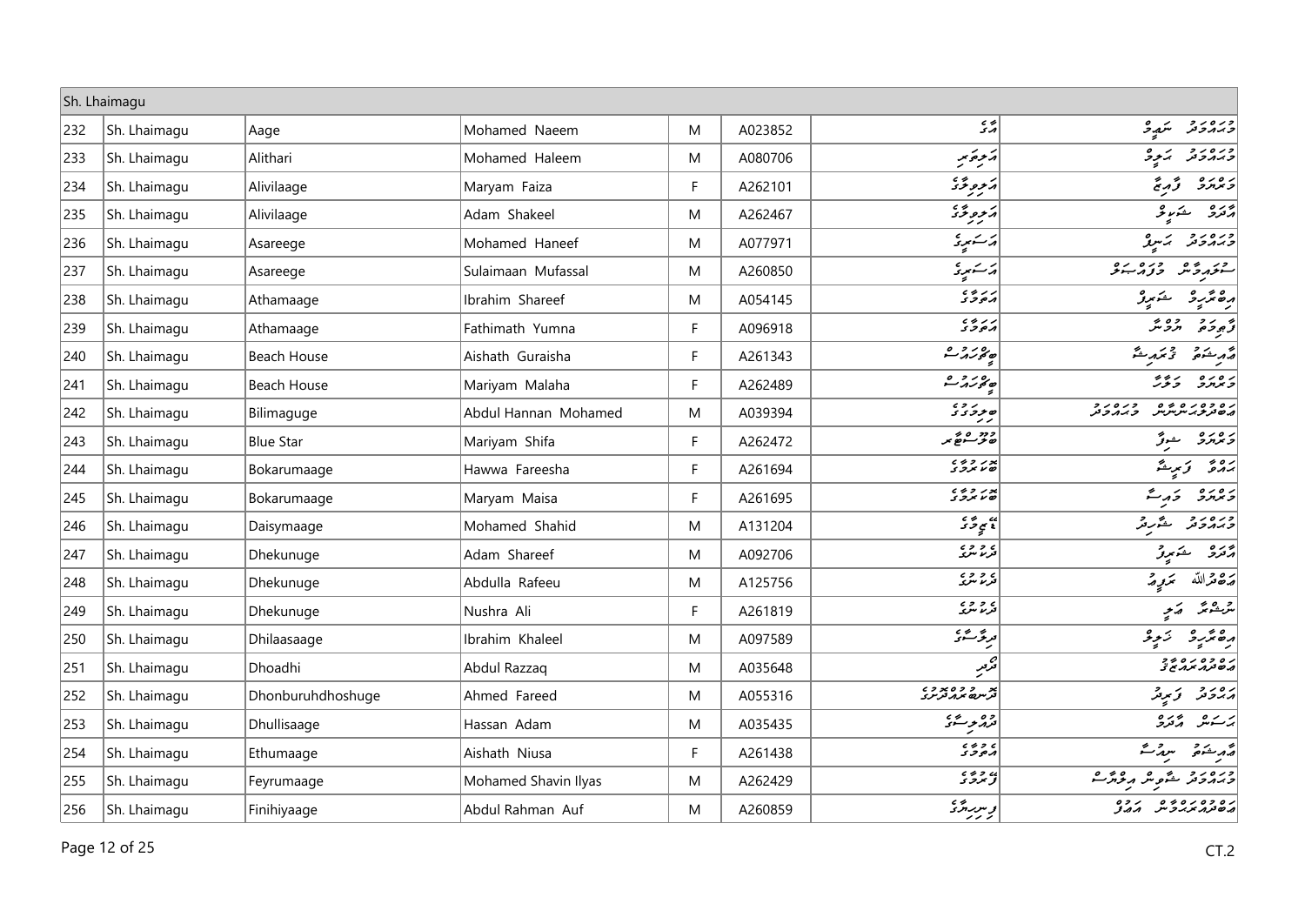| 257 | Sh. Lhaimagu | Finihiyaage  | Salim Ashraf             | M  | A262343 | و سربر پر د<br>بر سربر دی                    | سەمەد<br>ېز شه ترو                                                                                                                                                                                                              |
|-----|--------------|--------------|--------------------------|----|---------|----------------------------------------------|---------------------------------------------------------------------------------------------------------------------------------------------------------------------------------------------------------------------------------|
| 258 | Sh. Lhaimagu | Finiroalhi   | Ibrahim Shifan           | M  | A261286 | وسرچمو                                       | ە ھەترىرى<br>مەھىرىرى<br>ے وگر مگر<br>مر                                                                                                                                                                                        |
| 259 | Sh. Lhaimagu | Gahaa        | Fathimath Mishail        | F. | A260753 | ىزچ                                          | $rac{1}{2}$<br>$rac{1}{2}$<br>ويحكمرقر                                                                                                                                                                                          |
| 260 | Sh. Lhaimagu | Gahaa        | Yaaseen Hameed           | M  | A262332 | ىزچ                                          | ېژىپ يە<br>ئە<br>برًوتر                                                                                                                                                                                                         |
| 261 | Sh. Lhaimagu | Ginamaage    | Ibrahim Imran            | M  | A262303 | ىر شرچە<br>تر                                | دە ئەرە<br>ەر ئەھر                                                                                                                                                                                                              |
| 262 | Sh. Lhaimagu | Gold House   | Mohamed Rameez           | M  | A011079 | ە ە ە رېږ ھ<br>ئىمى ئەمەرىشە                 | כנסנכ בבי                                                                                                                                                                                                                       |
| 263 | Sh. Lhaimagu | Gold Star    | Hamidha Adam             | F  | A261452 | ە ە ە ە مەر<br>ئەخرى سىزى <i>غ</i> بىر       | يُروتُر مُرور                                                                                                                                                                                                                   |
| 264 | Sh. Lhaimagu | Green Leaf   | Fathimath Sazna          | F  | A113283 | ە بېرى <sub>نى</sub> رىۋ                     | سە چە ئىگر<br>ءُ <sub>جو</sub> رَ ۾                                                                                                                                                                                             |
| 265 | Sh. Lhaimagu | Green Leaf   | Aminath Adam             | F  | A262143 | ە بېرىرىپور<br>ئ                             | أأروسهم<br>پژو                                                                                                                                                                                                                  |
| 266 | Sh. Lhaimagu | Green Leaf   | Adam Ameen               | M  | A262146 | ە بېرىرىپور<br>ئ                             | پور ہ<br>پر تعری<br>مزحر مثر                                                                                                                                                                                                    |
| 267 | Sh. Lhaimagu | Gulfaamge    | Nizar Abdul Kareem       | M  | A069611 | وه پوه ،<br>د <del>و</del> تو <del>و</del> د |                                                                                                                                                                                                                                 |
| 268 | Sh. Lhaimagu | Haliview     | Adam Haleem              | M  | A045542 | ائروه پژ<br>ڪيپر                             | أوره برود                                                                                                                                                                                                                       |
| 269 | Sh. Lhaimagu | Haveereenaaz | Mohamed Waheed           | M  | A114493 | ئە <sub>ھە</sub> بىر ئىرى<br>ئىسىمە          | ورەر دىر د                                                                                                                                                                                                                      |
| 270 | Sh. Lhaimagu | Haveereenaaz | Adam Waheed              | M  | A262277 | ر<br>ئە <sub>ۋ</sub> بىرىترى                 | پر ده کر در در در در در استان کردند که در استان کردند که در استان کردند که در این کار در این کار در این کار در<br>در این کار در این کار در این کار در این کار در این کار در این کار در این کار در این کار در این کار در این کار |
| 271 | Sh. Lhaimagu | Haveereenaaz | Ahmed Waleed             | M  | A262482 | ئە <sub>ھە</sub> بىر ئ <sup>ىرى</sup> ج      | پروتر کردی                                                                                                                                                                                                                      |
| 272 | Sh. Lhaimagu | Heenaage     | Fathimath Ahmeema        | F  | A151168 | ر پٿري<br>په                                 | توجوخو أرزوق                                                                                                                                                                                                                    |
| 273 | Sh. Lhaimagu | Hudhuveli    | Ali Saamee               | M  | A261926 | و و ،<br>رتوڅ م                              | ړې شو.                                                                                                                                                                                                                          |
| 274 | Sh. Lhaimagu | Hudhuvilla   | Adam Zaki                | M  | A094319 | 2تر <sub>ی</sub> موگر                        | $rac{2}{3}$<br>$\check{\epsilon}$                                                                                                                                                                                               |
| 275 | Sh. Lhaimagu | Kaneerumaage | Ahmed Zahir              | M  | A049898 | ر<br>مأسو پر ژی                              | پچ په چې<br>پره پر و                                                                                                                                                                                                            |
| 276 | Sh. Lhaimagu | Kaneerumaage | Ibrahim Shan             | M  | A262435 | ر سرچوي<br>موهر دي                           | ىشەھر<br>ە ھەترىرى<br>بر ھەترىرى                                                                                                                                                                                                |
| 277 | Sh. Lhaimagu | Kaneerumaage | Aishath Shiran           | F  | A262437 | ئەسپەترىچ ئى                                 | و<br>وگرځو ځونکر                                                                                                                                                                                                                |
| 278 | Sh. Lhaimagu | Kanmatheege  | Ali Shakeeb              | M  | A022573 | ر ه ر<br>پاسر <sub>چرمو</sub> ر              |                                                                                                                                                                                                                                 |
| 279 | Sh. Lhaimagu | Karishmaa    | Hafeeza Mohamed          | F. | A167260 | ىكە ئىرىشەدى<br>م                            | بر و پ <sup>چ</sup> و<br>و ره ر د<br>تر پر ژنر                                                                                                                                                                                  |
| 280 | Sh. Lhaimagu | Karishmaa    | Mariyam Shifza           | F. | A262132 | ئە <sub>مو</sub> رشۇ ئە                      | ر ه ر ه<br>سبودنج                                                                                                                                                                                                               |
| 281 | Sh. Lhaimagu | Kenereege    | Fathimath Shimla Shareef | F  | A260924 | ى<br>ئەمىرىيە ئە                             | ۇۋەق جوڭ خىمرۇ                                                                                                                                                                                                                  |
| 282 | Sh. Lhaimagu | Kethi        | Fathimath Suha           | F  | A389153 | تنمعج                                        | $\frac{2}{2}$ $\frac{2}{2}$ $\frac{2}{2}$                                                                                                                                                                                       |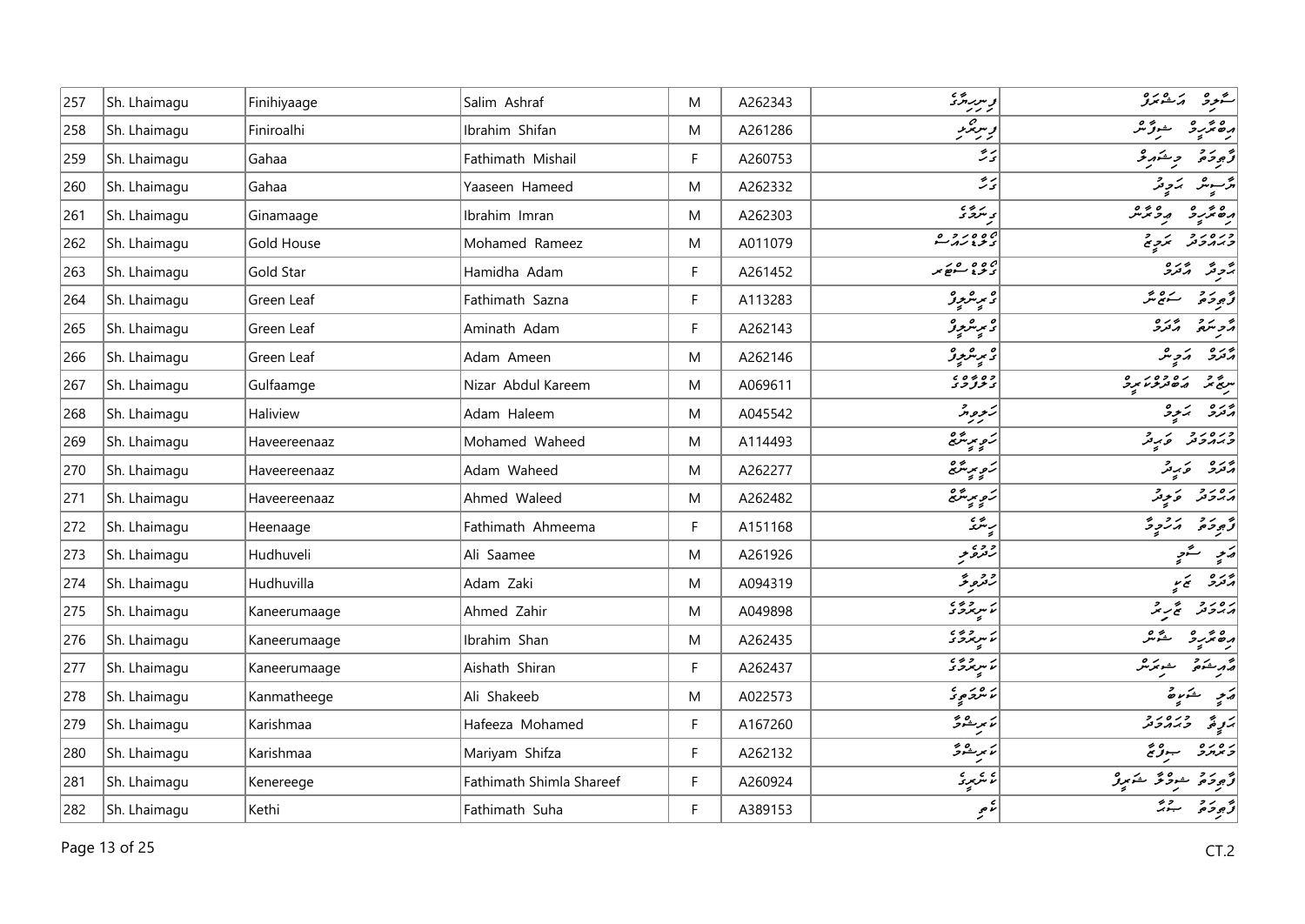| 283 | Sh. Lhaimagu | Kothari Villa      | Abdul Majeed Ahmed        | Μ           | A062636 | پرېم پره څه                               | ره وه د د د در و<br>مەھىر دىج تر كەبرى      |
|-----|--------------|--------------------|---------------------------|-------------|---------|-------------------------------------------|---------------------------------------------|
| 284 | Sh. Lhaimagu | Kothari Villa      | Aishath Waheedha          | F           | A261338 | لائر برو ژُ                               | مەر شىمى ئۇيەتر                             |
| 285 | Sh. Lhaimagu | Kothari Villa      | Rugiyya Nisreen           | F           | A261942 | ىدىر<br>ئامۇمرەر ئى                       | د وه د سرگور مر                             |
| 286 | Sh. Lhaimagu | Kothari Villa      | Fathimath Azmeena         | F           | A261943 | لتمقو مرعرقحه                             | ر ه نو پر<br>و مر د<br>ترجو حم              |
| 287 | Sh. Lhaimagu | Kulhithulhaage     | Adam Naamee               | Μ           | A261599 | د په دود و<br>  ما موځونو د               | أوره شمي                                    |
| 288 | Sh. Lhaimagu | Kulhithulhaage     | Ibrahim Naumoon           | M           | A262388 | د - د وير<br>ما موجونو د                  | پر وود ه<br>سرمر چینل<br>ەر ھەترىر <i>3</i> |
| 289 | Sh. Lhaimagu | Kulhithulhaage     | Mohamed Thaumeen          | M           | A262389 | د - د وي<br>ما موجود د                    | כנסגב גבים                                  |
| 290 | Sh. Lhaimagu | Light House        | Hawwa Reesha              | $\mathsf F$ | A262427 | خەرقە ئەرمىسى                             | رەم پېش                                     |
| 291 | Sh. Lhaimagu | Light Rose         | Aishath Shiuna            | F.          | A126339 | كجرم هم محرك                              | د<br>د م شوقه شور ش                         |
| 292 | Sh. Lhaimagu | Madharusadhoshuge  | Hassan Hameed             | M           | A152825 | ر ر و پرو د ،<br>وتربر گورىر              | يزڪش پر پاڻ                                 |
| 293 | Sh. Lhaimagu | Midhiligasdhoshuge | Abdul Shukoor             | M           | A261619 | ا د در و بر د د د ه<br>ار در و د مدر در د | ره وه و دو و<br>پره توپه شونډ تر            |
| 294 | Sh. Lhaimagu | Milaan             | Mohamed Layaan Ali Zaheen | Μ           | A262426 | احِدَّةَ ِ                                | ورەر د كەرگە كەي كار ش                      |
| 295 | Sh. Lhaimagu | Muraka             | Ismail Shareef            | M           | A068720 | ويرز                                      | ر شۇر ئىي ئى                                |
| 296 | Sh. Lhaimagu | Mustharee          | Mohamed Salim             | M           | A262026 | د ص <sub>وت</sub> مبر<br>م                | ورەرو ئوۋ                                   |
| 297 | Sh. Lhaimagu | Mustharee          | Haleemath Shazleen        | F           | A262452 | چە ھەمبە<br>ج                             | رَ پِرِ پِرِ کَمَ پِر مِر                   |
| 298 | Sh. Lhaimagu | Namira             | Mohamed Saeed             | M           | A073075 | يتزجر                                     | ورەرو سەرو                                  |
| 299 | Sh. Lhaimagu | Narugis Villa      | Ahmed Miudhaadh           | M           | A262371 | ىئرىز <sub>ىر</sub> سىموقە                | ر ه ر د په در د و د                         |
| 300 | Sh. Lhaimagu | Noovil             | Ahmed Hijaz               | M           | A262307 | يتر <sub>عر</sub> قر                      | رەر ئەقتى                                   |
| 301 | Sh. Lhaimagu | Noovil             | Mohamed Muja              | M           | A262308 | يتروعه                                    | ورەر دە                                     |
| 302 | Sh. Lhaimagu | Noovilla ge        | Hawwa Ifasha Ali          | F.          | A261980 | دد په په<br>سرع څه                        | پروژ او ژاپی او دید                         |
| 303 | Sh. Lhaimagu | Rayyaan            | Mohamed Eemaan            | Μ           | A262461 | بره پر مر                                 |                                             |
| 304 | Sh. Lhaimagu | Red Leaf           | Fathimath Gadhma          | F           | A154714 | ې ه بور<br>مرغ موثر                       | و دو دوو                                    |
| 305 | Sh. Lhaimagu | Red Leaf           | Mohamed Ahsan             | M           | A262502 | ه ه و و<br>مره موثر                       | ورەرو رەكش                                  |
| 306 | Sh. Lhaimagu | Red Star           | Aminath Nahza             | F.          | A262460 | ي ۾ هءِ <i>پي</i> ر                       | أأروبتهم بترريخ                             |
| 307 | Sh. Lhaimagu | Sithuraa           | Ahmed Shuhan              | Μ           | A147049 | سوە ئىگە<br>س                             | پروژبر<br>شۇر ئىر                           |
| 308 | Sh. Lhaimagu | Snow Light         | Fathimath Majiza          | F           | A262456 | يتمرزره                                   | وٌجِ حَرَمٌ وَ حَيْ حَ                      |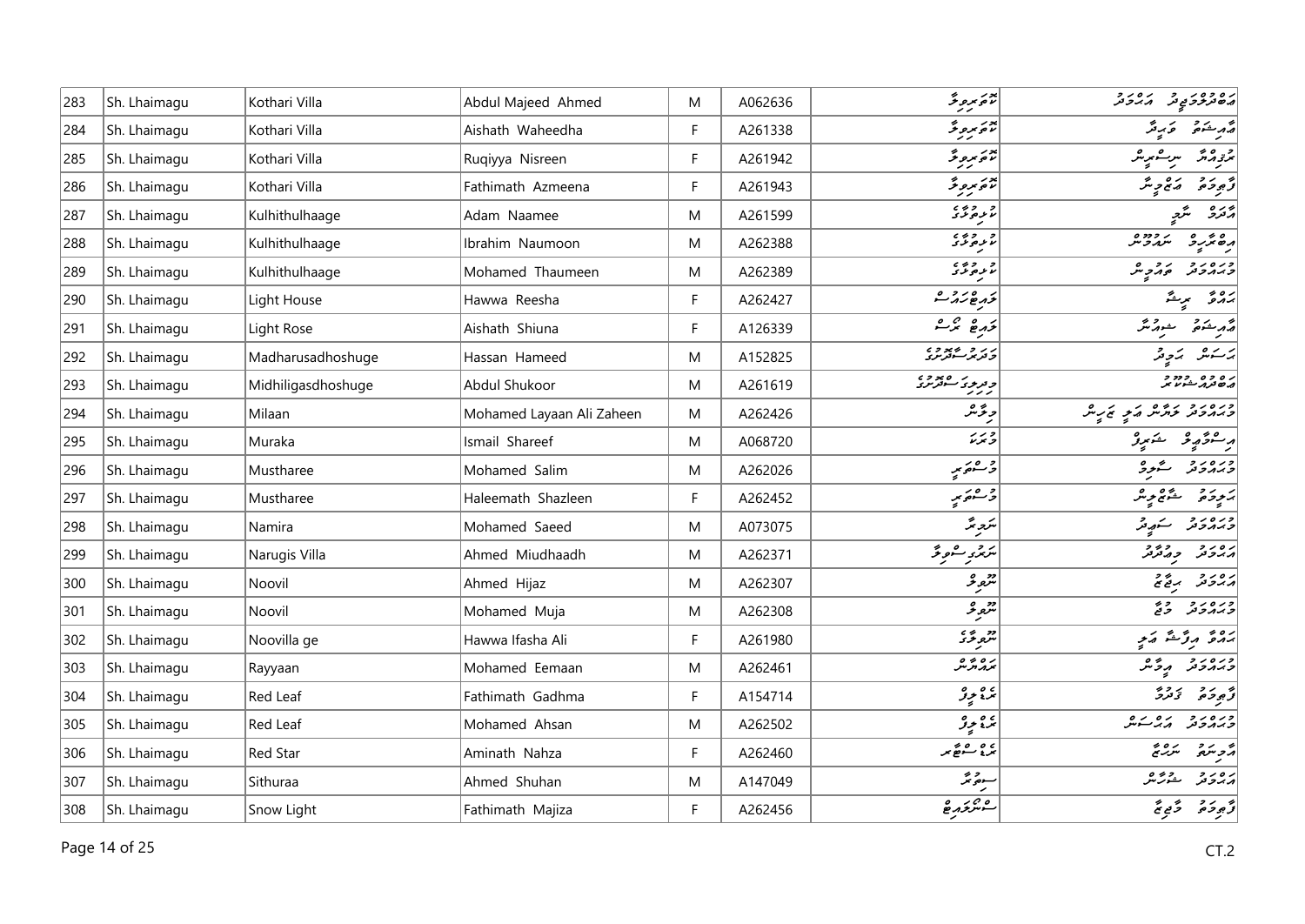| 309 | Sh. Lhaimagu | Udhares            | Fathimath Eenas     | F           | A262390 | د ر ، م<br>مرتد بر م                                       | أؤودة بالرام                                                                                                                                                                                                                        |
|-----|--------------|--------------------|---------------------|-------------|---------|------------------------------------------------------------|-------------------------------------------------------------------------------------------------------------------------------------------------------------------------------------------------------------------------------------|
| 310 | Sh. Lhaimagu | Uthuruge           | Mohamed Jaleel      | ${\sf M}$   | A034845 | د د د پ<br>پره مرد                                         | ورەرو يې دو                                                                                                                                                                                                                         |
| 311 | Sh. Lhaimagu | Vaijeheyge         | Adam Fazeel         | M           | A159411 | ر<br>ود ورد                                                | أرتره تخسيقى                                                                                                                                                                                                                        |
| 312 | Sh. Lhaimagu | Vaijeheyge         | Ali Fazeeh          | M           | A261483 | ر<br>ح د مع ر د                                            | أەسمج وسي تر                                                                                                                                                                                                                        |
| 313 | Sh. Lhaimagu | Violetge           | Aboobakuru Nasrulla | M           | A261608 | ر<br>ومرموج د                                              | بترجيحه الله<br>נ בב ג ב ב<br>גם סיט זק                                                                                                                                                                                             |
| 314 | Sh. Lhaimagu | White Girl         | Moosa Saleem        | ${\sf M}$   | A040725 | ر موء و و<br>مربع و م                                      | اژ مئی منظر پر شخص میں منظر میں ان کے مناسب میں تاہیں کے مناسک میں ان کے مناسک میں ان کے مناسک میں ان<br>مناسب میں مناسب میں مناسب میں ان کے مناسب میں ان کے مناسب میں ان کے مناسب میں کامی کے مناسب میں ان کے مناسب می<br>ان کے من |
|     | Sh. Narudhoo |                    |                     |             |         |                                                            |                                                                                                                                                                                                                                     |
| 315 | Sh. Narudhoo | Aaru               | Mohamed Nishan      | M           | A270268 | پو بر<br>د بر                                              | و ره ر د<br>تر پر ژنگر<br>سرڪرشر                                                                                                                                                                                                    |
| 316 | Sh. Narudhoo | Alhivilla ge       | Mohamed Shaheen     | M           | A035479 | ەكمەرە ئەتى                                                | ورەرو شەرش                                                                                                                                                                                                                          |
| 317 | Sh. Narudhoo | <b>Blue Heaven</b> | Mohamed Nisfah      | M           | A323595 | و دو ، ر ه<br>ن <i>ه مو ر</i> هر                           | سرڪوڻو<br>و ر ه ر و<br>تر پر تر تر                                                                                                                                                                                                  |
| 318 | Sh. Narudhoo | Carnationmaage     | Ali Adil            | ${\sf M}$   | A325536 | ر<br>ما برېتون مرد د                                       | پَنجِ کُرُفرِ حُرْ                                                                                                                                                                                                                  |
| 319 | Sh. Narudhoo | Chaandhaneege      | Naseeh Naseem       | M           | A270238 | ى<br>ئۇسرىرىي <sub>رى</sub>                                | يتزييد<br>سرَسوڤر                                                                                                                                                                                                                   |
| 320 | Sh. Narudhoo | Chaandhaneege      | Mohamed Maseeh      | M           | A270240 | ۇ ھ <sub>ە</sub> ترىپ <sub>ى</sub>                         | ورەرو رىد                                                                                                                                                                                                                           |
| 321 | Sh. Narudhoo | Chaandhaneege      | Nasha Naseem        | $\mathsf F$ | A325301 | ىچە ئىرتى <i>ر ئىر</i> ىد                                  | سَرَسَةٌ    سَرَسِيرْ وَ                                                                                                                                                                                                            |
| 322 | Sh. Narudhoo | Chaman             | Ahmed Visam         | ${\sf M}$   | A323591 | ىمەر ھ                                                     | دەر د موسكى                                                                                                                                                                                                                         |
| 323 | Sh. Narudhoo | Chanbeyleege       | Ibrahim Rasheed     | ${\sf M}$   | A089507 | ىمەستەم تەر<br>ئ                                           | رەپرى كەشىر<br>رەپرىي كەشىر                                                                                                                                                                                                         |
| 324 | Sh. Narudhoo | Dhethandimaage     | Mariyam Ameena      | F           | A320406 | ې ئەھەمبە ئ <sup>ى</sup> رى<br>قىرقۇسىيە ئ <sup>ى</sup> رى | دەرە مەر                                                                                                                                                                                                                            |
| 325 | Sh. Narudhoo | Dhilaasaage        | Hassan Fairooz      | ${\sf M}$   | A326576 | دىر ئۇسىگى<br>ب                                            | پرستور توربریج                                                                                                                                                                                                                      |
| 326 | Sh. Narudhoo | Faarudhoshuge      | Ilyas Mohamed       | ${\sf M}$   | A270205 | بر ویر و ،<br>تو برتر ر                                    | أروش ورەرو                                                                                                                                                                                                                          |
| 327 | Sh. Narudhoo | Faarudhoshuge      | Ahmed Farish        | M           | A329890 | ه ویو و ،<br>تو برتر تر پ                                  | أرەر ئى ئى                                                                                                                                                                                                                          |
| 328 | Sh. Narudhoo | Fazaa              | Fathimath Afaa      | $\mathsf F$ | A270292 | ترتج                                                       | وً و دو گرو                                                                                                                                                                                                                         |
| 329 | Sh. Narudhoo | Fithuroanuge       | Thoyyiba Naeem      | $\mathsf F$ | A128543 | و ۵ و ۷<br>و ه مرس                                         | ره مرهٔ<br>ج <sup>و</sup> مرهٔ<br>ستعرفر                                                                                                                                                                                            |
| 330 | Sh. Narudhoo | Fithuroanuge       | Hawwa Samaahath     | F           | A270277 | وه چرمړۍ<br>  په ټرسرۍ                                     | سەۋر ۋ<br>ر ه بو<br>بربرغ                                                                                                                                                                                                           |
| 331 | Sh. Narudhoo | Gulhazaaruge       | Abdulla Waheed      | ${\sf M}$   | A128547 | و ه ر پر و ،<br>د نورنځ برو                                | أَرْجُعْرَاللَّهُ كَدَبِهِ مَرْ                                                                                                                                                                                                     |
| 332 | Sh. Narudhoo | Handhuvareege      | Mohamed Asif        | M           | A270262 | ر سروگر <sub>مو</sub> کا                                   | و ر ه ر و<br>تر پر تر تر                                                                                                                                                                                                            |
| 333 | Sh. Narudhoo | Handhuvareege      | Mariyam Sazuma      | F           | A270263 | ئەس <i>ەقرى م</i> ېرىتى                                    | ره ره دو                                                                                                                                                                                                                            |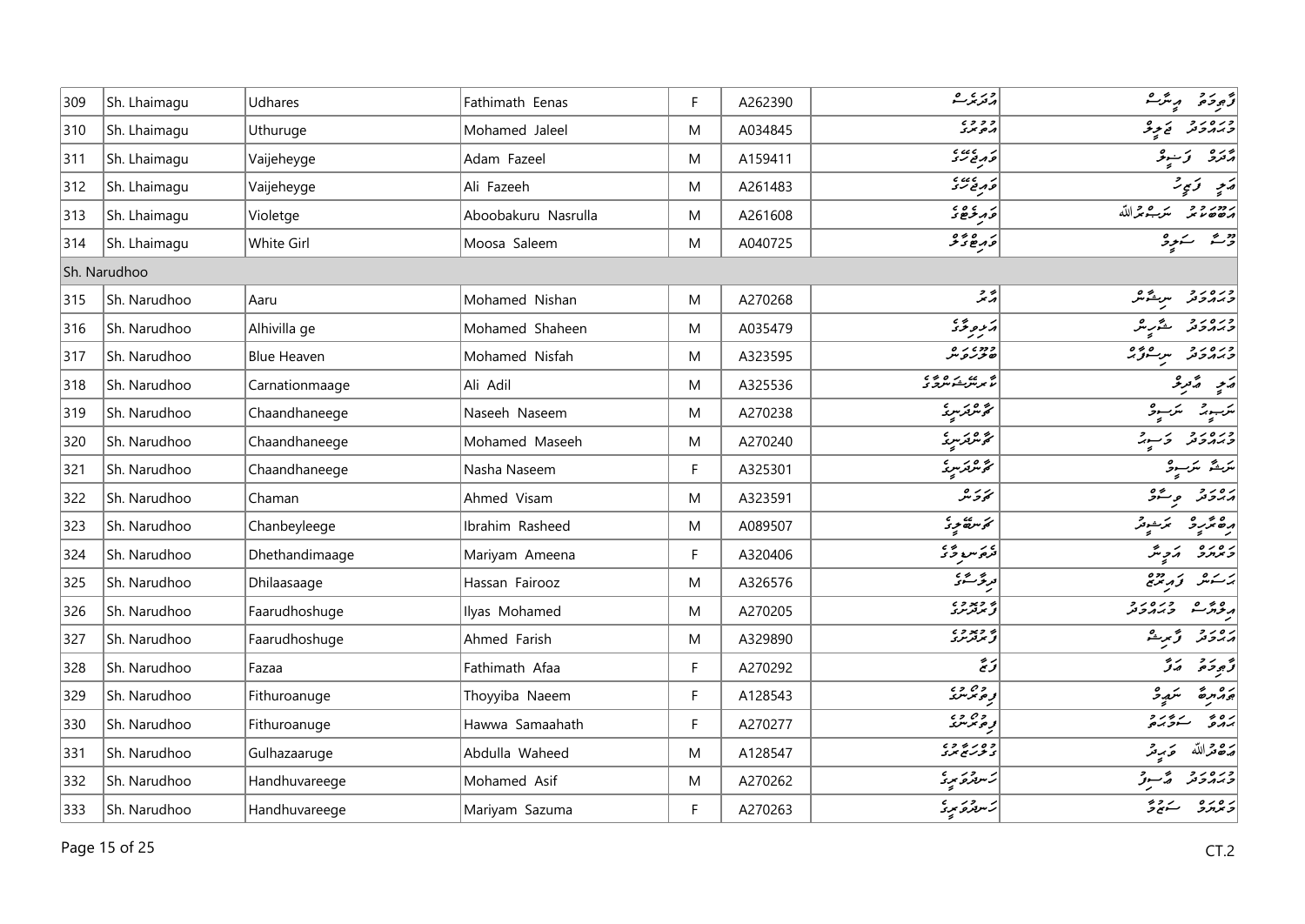| 334 | Sh. Narudhoo | Havaa             | Abdul Salaam      | M  | A330863 | رپچ                                                 | رە دە بەرە<br>مەھىرە سىۋى                              |
|-----|--------------|-------------------|-------------------|----|---------|-----------------------------------------------------|--------------------------------------------------------|
| 335 | Sh. Narudhoo | Havaa             | Ali Sameeu        | M  | A330864 | رپچ                                                 | ړې خوړ                                                 |
| 336 | Sh. Narudhoo | Hazaarumaage      | Aishath Muslima   | F. | A326541 | ر ۶ و ۶ ی<br>تریخ بوری                              | ۇرىشى ئەسرگ                                            |
| 337 | Sh. Narudhoo | Hiyaa             | Adam Azuhan       | M  | A270159 | ىرىتر                                               | وره دووير                                              |
| 338 | Sh. Narudhoo | Hiyaa             | Mohamed Azumoon   | M  | A270160 | ىرىتر                                               | כנסנכ נפיכ<br>כגמכת האבית                              |
| 339 | Sh. Narudhoo | Hoaba             | Ali Ashadh        | M  | A306353 | برچ                                                 | أقدمي المرشور وراقر                                    |
| 340 | Sh. Narudhoo | Hoaba             | Hawwa Leenaz      | F  | A326567 | رُهَ                                                |                                                        |
| 341 | Sh. Narudhoo | Irumatheege       | Hussain Sajid     | M  | A270225 | ېر پر دې د<br>ر                                     | بر سور شور گروگر<br>بر سور شور گروگر<br>گروگروگر شورگر |
| 342 | Sh. Narudhoo | Irumatheege       | Fathimath Suna    | F  | A270228 | ېر پر دې<br>پر پر دې                                |                                                        |
| 343 | Sh. Narudhoo | Kudhimaage        | Ismail Shaafiu    | M  | A326555 | د و دی<br>ما تورد د                                 | بر شۇم ئى ھەر                                          |
| 344 | Sh. Narudhoo | Lunboagasdhoshuge | Fathimath Wajudha | F. | A325600 | و سے رے پر و ۽<br>موسي <i>ھ ي</i> اسيو <i>س</i> ر   | $rac{25}{x^2}$ $rac{25}{x^2}$                          |
| 345 | Sh. Narudhoo | Maafolheyge       | Aishath Fasana    | F  | A154107 | ه مورد د<br><del>رگ</del> تو بو بر                  | ۇرىشقى زىشتر                                           |
| 346 | Sh. Narudhoo | Manaazu           | Adam Siwaaz       | M  | A270290 | ىر شرح                                              | وره سوځ و<br>مرمرد سوځ                                 |
| 347 | Sh. Narudhoo | Meadows           | Ahmed Jawaadh     | M  | A270295 | $\overset{o}{\varepsilon} \overset{c}{\varepsilon}$ | رەر د رود<br>مەرومىي ئى                                |
| 348 | Sh. Narudhoo | <b>Meadows</b>    | Mohamed Iqnaz     | M  | A323606 | $\overset{o}{\varepsilon} \overset{c}{\varepsilon}$ | ەر تۇ ئىرىج<br>و ر ه ر و<br>تر پر ژ تر                 |
| 349 | Sh. Narudhoo | Roshaneevaadee    | Abdulla           | M  | A319925 | ترىشە سرەگەر                                        | ەھىراللە                                               |
| 350 | Sh. Narudhoo | Saazu             | Aminath Sahla     | F  | A323566 | ستميح                                               | أوجو سيرونج                                            |
| 351 | Sh. Narudhoo | Saazu             | Mohamed Hamdhoon  | M  | A323567 | سەمىي                                               | وره رو ده دوه<br><i>و پرو</i> ونر برونرس               |
| 352 | Sh. Narudhoo | Sithura           | Hussain Nazumee   | M  | A326498 | سوە ئەتتە                                           | ير ڪرماهاڻ اسڪانو<br>م                                 |
| 353 | Sh. Narudhoo | Spotlight         | Ali Rifaz         | M  | A320388 | ەبرە ب <sub>رە</sub>                                | ړې برژنژ<br>دې برژنژ                                   |
| 354 | Sh. Narudhoo | Thanburumaage     | Mariyam Areesha   | F  | A270164 | ر د د پ                                             |                                                        |
| 355 | Sh. Narudhoo | <b>Udhares</b>    | Ali Shaaneez      | M  | A270294 | ج پر پ <sub>ے</sub> ہے                              |                                                        |
| 356 | Sh. Narudhoo | Uthuruge          | Nishaam Zubair    | M  | A270271 | د د د د<br>مرح برد                                  | $3.102$<br>$7.102$                                     |
| 357 | Sh. Narudhoo | Vinares           | Aminath Sifna     | F  | A323463 | ە ئىرىگە                                            | ۇ ئىرە ئىرە                                            |
| 358 | Sh. Narudhoo | Vision            | Mohamed Aiman     | M  | A270244 | امريتهقه                                            | و ر ه ر د<br>تر پر ژ تر<br>ىرىر ئە                     |
| 359 | Sh. Narudhoo | Wafa              | Suwaidha Saleem   | F. | A128581 | ءَڙ                                                 | شۇرىگە سەردۇ                                           |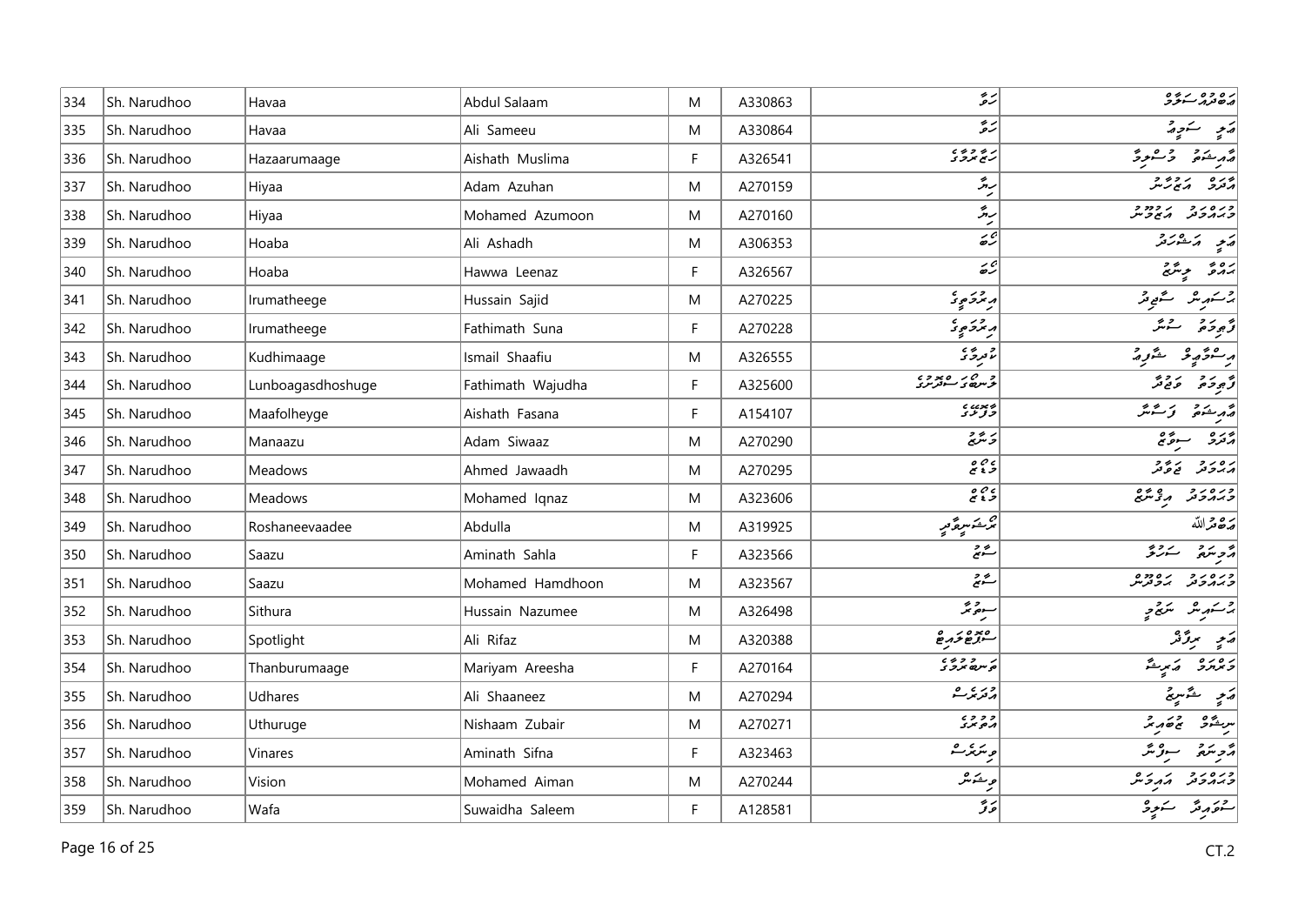| 360 | Sh. Narudhoo | Wafa            | Aishath Shahuda       | F           | A270223 | ء وٌ                               |                                                                                                                |
|-----|--------------|-----------------|-----------------------|-------------|---------|------------------------------------|----------------------------------------------------------------------------------------------------------------|
| 361 | Sh. Narudhoo | Wafa            | Moosa Nadheem         | M           | A326490 | ئەتى                               | ە مەشكەر ھەرقەتى<br>1970-يىلىن مەرقى                                                                           |
| 362 | Sh. Narudhoo | Wafa            | Ahmed Huzam           | M           | A326492 | ءَڙُ                               | - 225 - 225                                                                                                    |
| 363 | Sh. Narudhoo | Zamaanee House  | Ali Asadhulla         | M           | A270282 | ئ ۇ سرىر ئەشە                      | أَصَعِيهِ صَدَّقَتْدَاللَّهُ                                                                                   |
| 364 | Sh. Narudhoo | Zamaanee House  | Maryam Shafeena       | $\mathsf F$ | A323530 | ئ ۇ سرىر ۋى                        | رەرە شەرىگە                                                                                                    |
| 365 | Sh. Narudhoo | Zamaanee House  | Aminath Saajida       | $\mathsf F$ | A323535 | ىر ئ <sup>ې</sup> رىر ئەرگىسى<br>ئ | ۇ ئەسكە ئىستىمىتىگە                                                                                            |
| 366 | Sh. Narudhoo | Zamaanee House  | Hassan Nazeeh         | M           | A323536 | ئچ ئىرىر ئەرگە                     | يزكتش التزيار                                                                                                  |
|     | Sh. Noomaraa |                 |                       |             |         |                                    |                                                                                                                |
| 367 | Sh. Noomaraa | Dhilaasaage     | Fathmath Saathiaa     | $\mathsf F$ | A406300 | ىر ئۇ سەمى                         |                                                                                                                |
| 368 | Sh. Noomaraa | Falak           | Shathir Hassan        | M           | A048424 | ۇ ئە                               | و دور دارد.<br>دوره دارد.<br>شور دارد.                                                                         |
| 369 | Sh. Noomaraa | Farimaage       | Mariyam Nashaya       | F           | A325044 | <br>  تو مورش ی                    | رەرە برگە                                                                                                      |
| 370 | Sh. Noomaraa | Filigasdhoshuge | Ishaq Mohamed         | M           | A000033 | اړ پر روبو د د<br>ار پر روبورۍ     | و دره دره دره<br>در سرگان در دروند                                                                             |
| 371 | Sh. Noomaraa | Fiza Night      | Abdul Salaam Hassan   | M           | A027747 | وبخ يئرموه                         | رە دە رەە بەرە                                                                                                 |
| 372 | Sh. Noomaraa | Fizaa           | Adam Imad             | M           | A152547 | وپچ                                | أرود ورقو                                                                                                      |
| 373 | Sh. Noomaraa | Fizaa           | Abidha Hassan         | F           | A155077 | وپچ                                | أما في المركب من المركب المركب المركب المركب المركب المركب المركب المركب المركب المركب المركب المركب المركب ال |
| 374 | Sh. Noomaraa | Fizaa           | Sanee Hassan          | F           | A324833 | ويح                                | ستمسي   يرسكانكر                                                                                               |
| 375 | Sh. Noomaraa | Fizaa           | Hussain Munaaz        | M           | A324836 | ومجّ                               | بر کے مربعہ اور مربع                                                                                           |
| 376 | Sh. Noomaraa | Heylhi          | Shafeeg Mohamed       | M           | A125575 | ر<br> ئرعر                         | شَرِيْنَ - دَبَرُ مَرْدِ                                                                                       |
| 377 | Sh. Noomaraa | Heylhi          | Aminath Fazeela       | F           | A263008 | ەي<br>سىر                          | أزُوِسَمْ وَسَوِدٌ                                                                                             |
| 378 | Sh. Noomaraa | Huvaas          | Ahmed Areef           | M           | A158563 | ر پۇ شە                            | برەر ئەيرو                                                                                                     |
| 379 | Sh. Noomaraa | Kaneeruge       | Rameeza Abdul Rahman  | F           | A049132 | مَا سر پرې                         |                                                                                                                |
| 380 | Sh. Noomaraa | Kaneeruge       | Farzana Ibrahim Manik | F           | A094735 | ئە مېرىرى<br>ئ                     | ز دوم می به مورد د سره                                                                                         |
| 381 | Sh. Noomaraa | Lilyge          | Hussain Hameed        | M           | A305774 | مومور<br>ري                        | 2سكەر شەر كەنچە تەر                                                                                            |
| 382 | Sh. Noomaraa | Masodige        | Rahuma Ibrahim        | F           | A305737 | 5, 80, 5                           | پربری در ۱۵ پر د                                                                                               |
| 383 | Sh. Noomaraa | Masodige        | Mariyam Najudha       | F           | A305742 | ىر مەيدى<br>ئ                      | رەرە سەدە<br><i>جەيرى سەن</i> ق                                                                                |
| 384 | Sh. Noomaraa | Morning Star    | Shameer Hassan Nooree | M           | A325080 | ر<br>ئەسرىئرى س <sup>ە</sup> ھەس   | شَرَوٍ پُرْ بَرَ بَنَ بَرْبِرٍ                                                                                 |
|     |              |                 |                       |             |         |                                    |                                                                                                                |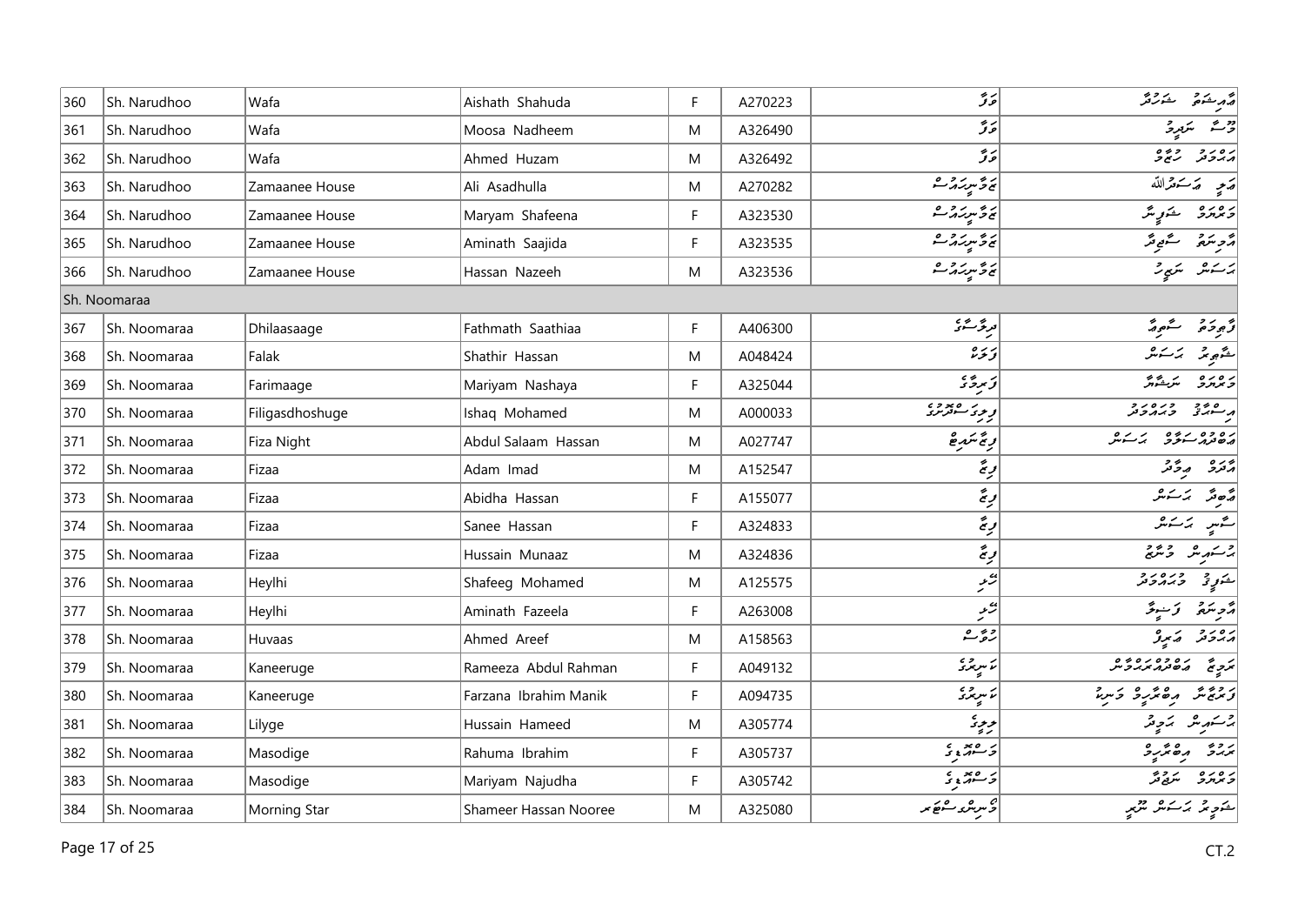| 385 | <b>Sh. Noomaraa</b> | Nation        | Asad Hussain       | M  | A325067 | ڛٛؽڛۯ                | برے پر تر شہر ش                        |
|-----|---------------------|---------------|--------------------|----|---------|----------------------|----------------------------------------|
| 386 | ISh. Noomaraa       | Nickchoon     | Aminath Mohamed    | F  | A078606 | سربر جو ص            | ورەر د<br><i>دى</i> رمەتر<br>ړ د سره   |
| 387 | <b>Sh. Noomaraa</b> | Nickchoon     | Rugiyya Ali        | F  | A085191 | سرەم دە              | برزورش كمام                            |
| 388 | <b>Sh. Noomaraa</b> | Nickchoon     | Fathimath Mohamed  | F. | A324828 | سربر محر شر          | و ره ر د<br>تر پروتر<br>ا تو بر د<br>ا |
| 389 | ISh. Noomaraa       | Nickchoon     | Ahmed Haris        | M  | A324829 | سرەم دەھ             | رەر ئەرھ                               |
| 390 | ISh. Noomaraa       | Orchidmaage   | Mohamed Adam       | M  | A324615 | م په وي د<br>مربوع څ | وره رو په ره<br><i>وبرو دو م</i> ترو   |
| 391 | Sh. Noomaraa        | Paris         | Muaaviyath Hussain | M  | A325077 | ۇ بر مە              | وه دو چې شر                            |
| 392 | ISh. Noomaraa       | Reads Villa   | Mohamed Ali        | M  | A156043 | ىيە ئەشھرىتى<br>ئە   | ورەرو كەي                              |
| 393 | Sh. Noomaraa        | Samantha      | Aishath Raashidha  | F. | A324931 | سەر ھەيج             | أمار مشكوهي المحر مشوقكر               |
| 394 | ISh. Noomaraa       | Samantha      | Aishath Rizaana    | F. | A324934 | سەئەر ھەتى           | لەر شىم ئىسى ئىر                       |
| 395 | <b>Sh. Noomaraa</b> | Seereen Villa | Nasheeda Adam      | F  | A084540 | سىمبە شەيەقە         | سَرَڪونَدُ - مُرَ تَرَ رَ              |
| 396 | Sh. Noomaraa        | Seereen Villa | Warushan Adam      | M  | A324916 | سېمبرىن <i>گو</i> گە | كرو محمد محمده                         |
| 397 | <b>Sh. Noomaraa</b> | Seereen Villa | Nasreena Adam      | F  | A325061 | سېمبرىن <i>گو</i> گە | بتر شمېرىنتى بەردە                     |
| 398 | <b>Sh. Noomaraa</b> | Tharaanaa     | Arusad Ibrahim     | M  | A324827 | ە ئەيۇ               | ג ב ג ב פיניב                          |
| 399 | Sh. Noomaraa        | Udhares       | Shaukath Mohamed   | M  | A324976 | د ر ، م<br>مرمرسه    | ر در دره دره<br>شهرین وبردونر          |
| 400 | Sh. Noomaraa        | Vafaa         | Zulaikha Adam      | F. | A149945 | ىرتى                 | چ ئخرم جح<br>ەگەترى                    |
| 401 | Sh. Noomaraa        | Vafaa         | Mohamed Zinah      | M  | A325063 | ىرگ                  | وره دو په شمه                          |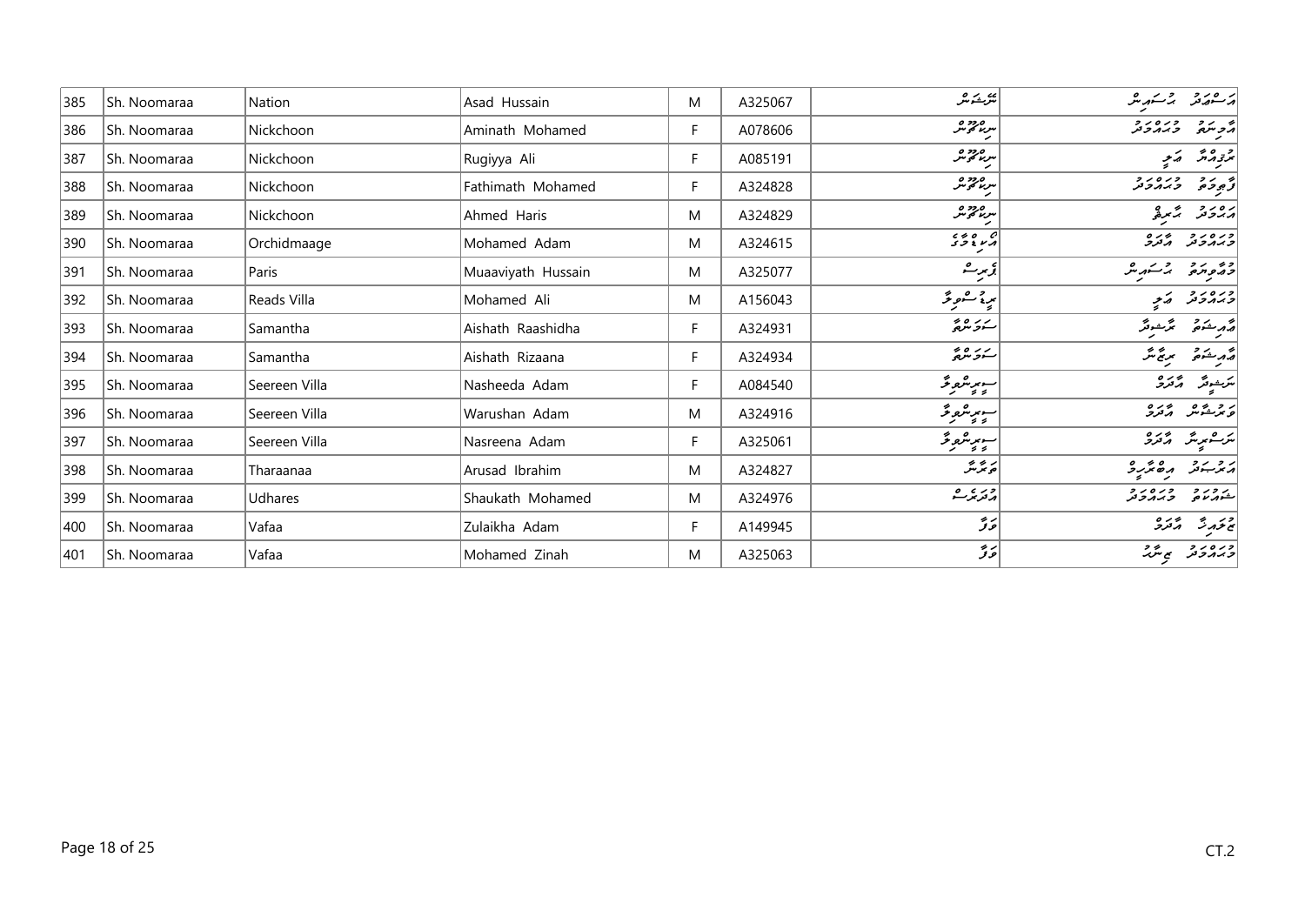## *w7qAn8m? sCw7mRo>u; wEw7mRw;sBo<*

| ' مرمر | 'يئرىثر: |
|--------|----------|
|        |          |
|        |          |
|        |          |

## *w7q9r@w7m> sCw7qHtFoFw7s; mAm=q7 w7qHtFoFw7s;*

| ىر تە | $\mathcal{O} \times$<br>$\sim$ | $\sim$<br>. . | لترنثر |
|-------|--------------------------------|---------------|--------|
|       |                                |               |        |
|       |                                |               |        |
|       |                                |               |        |

| يره | $^{\circ}$ | $\frac{2}{n}$ | $^{\circ}$<br>سرسر. |
|-----|------------|---------------|---------------------|
|     |            |               |                     |
|     |            |               |                     |
|     |            |               |                     |

| ىرتىر: | 。<br>سر سر | .,<br>مرسر |
|--------|------------|------------|
|        |            |            |
|        |            |            |
|        |            |            |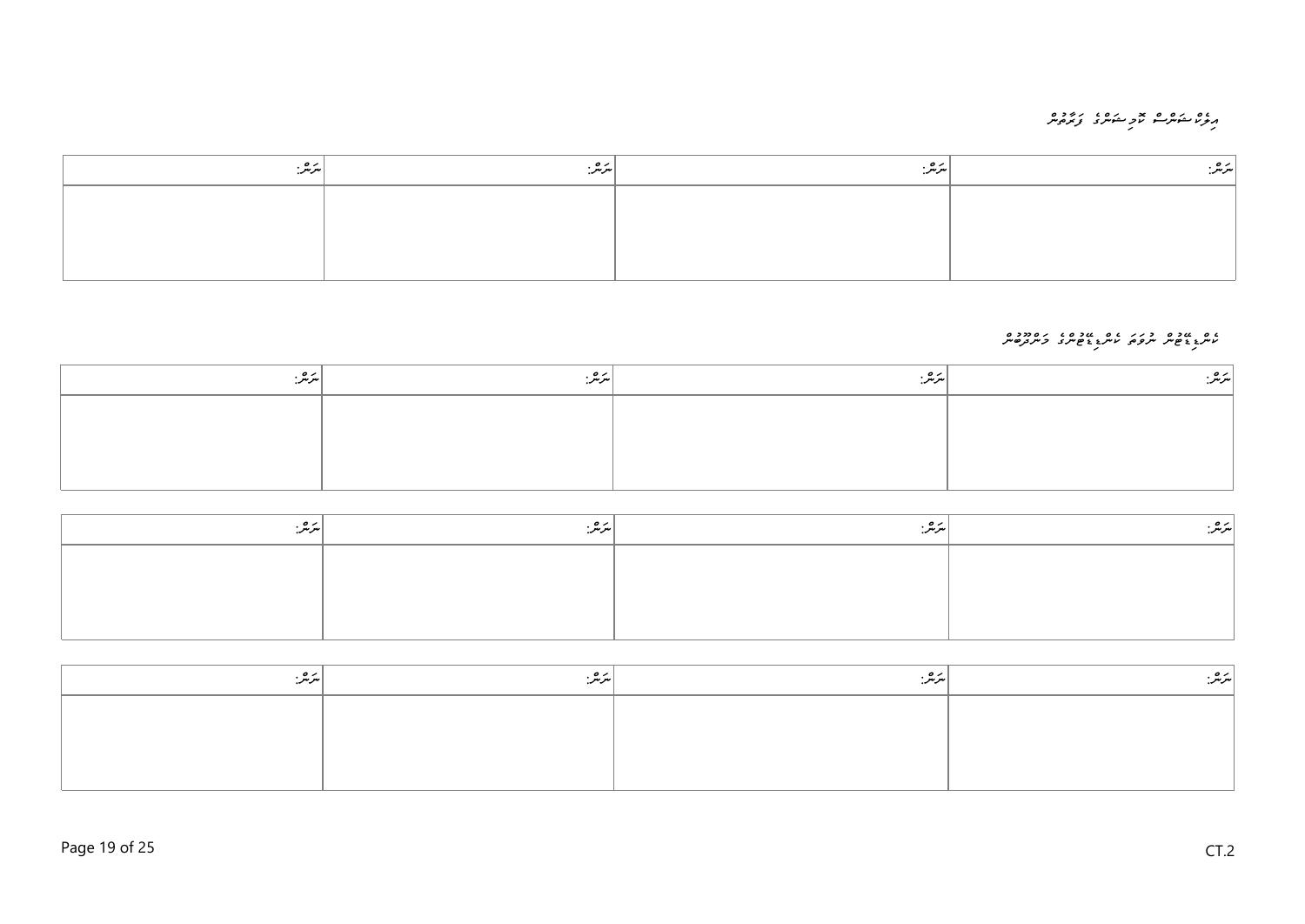| يزهر | $^{\circ}$ | ىئرىتر: |  |
|------|------------|---------|--|
|      |            |         |  |
|      |            |         |  |
|      |            |         |  |

| <sup>.</sup> سرسر. |  |
|--------------------|--|
|                    |  |
|                    |  |
|                    |  |

| ىئرىتر. | $\sim$ | ا بر هه. | لىرىش |
|---------|--------|----------|-------|
|         |        |          |       |
|         |        |          |       |
|         |        |          |       |

| 。<br>مرس. | $\overline{\phantom{a}}$<br>مر مىر | يتريثر |
|-----------|------------------------------------|--------|
|           |                                    |        |
|           |                                    |        |
|           |                                    |        |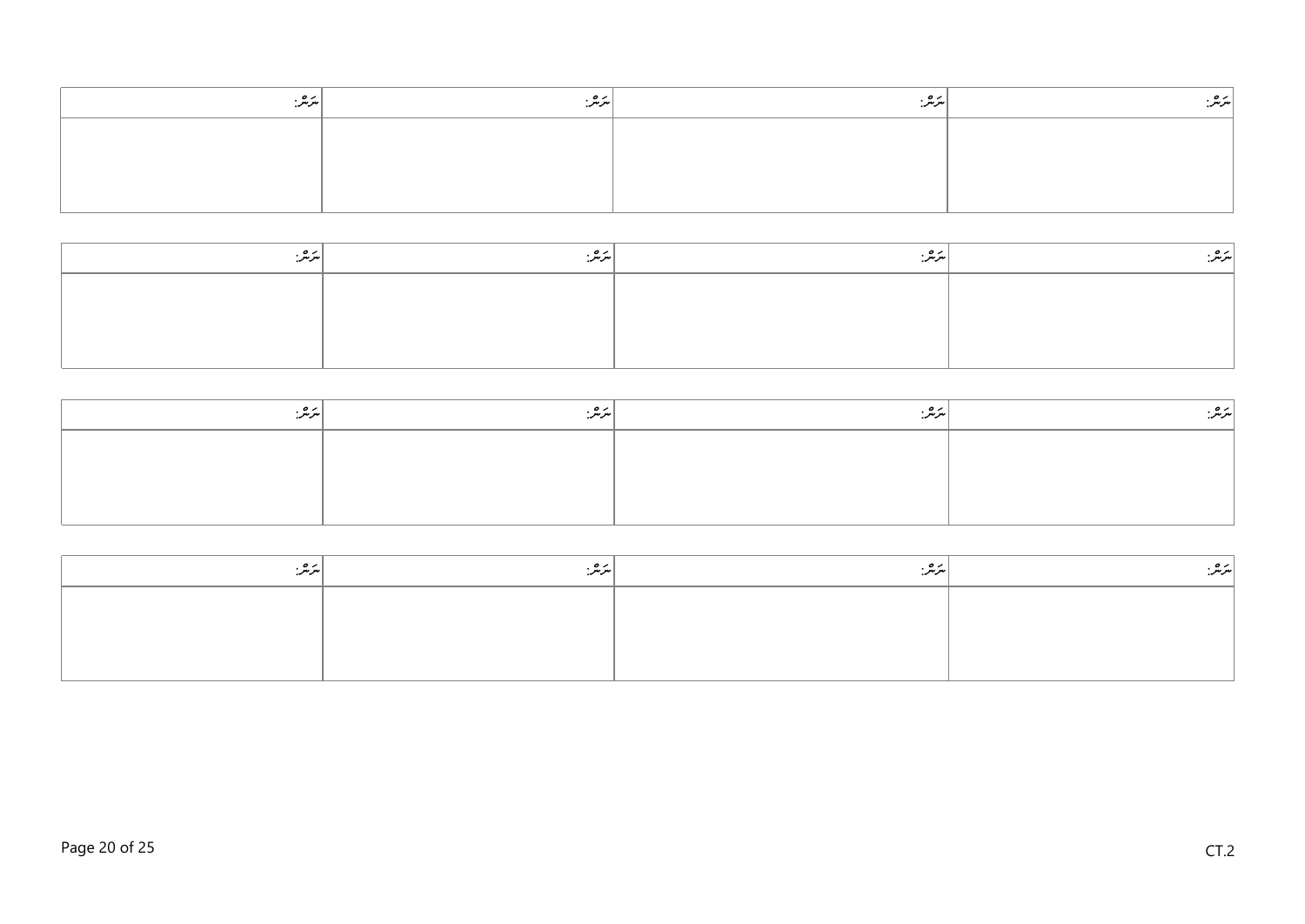| ير هو . | $\overline{\phantom{a}}$ | يرمر | اير هنه. |
|---------|--------------------------|------|----------|
|         |                          |      |          |
|         |                          |      |          |
|         |                          |      |          |

| ىر تىر: | $\circ$ $\sim$<br>" سرسر . | يبرحه | o . |
|---------|----------------------------|-------|-----|
|         |                            |       |     |
|         |                            |       |     |
|         |                            |       |     |

| 'تترنثر: | 。<br>,,,, |  |
|----------|-----------|--|
|          |           |  |
|          |           |  |
|          |           |  |

|  | . ه |
|--|-----|
|  |     |
|  |     |
|  |     |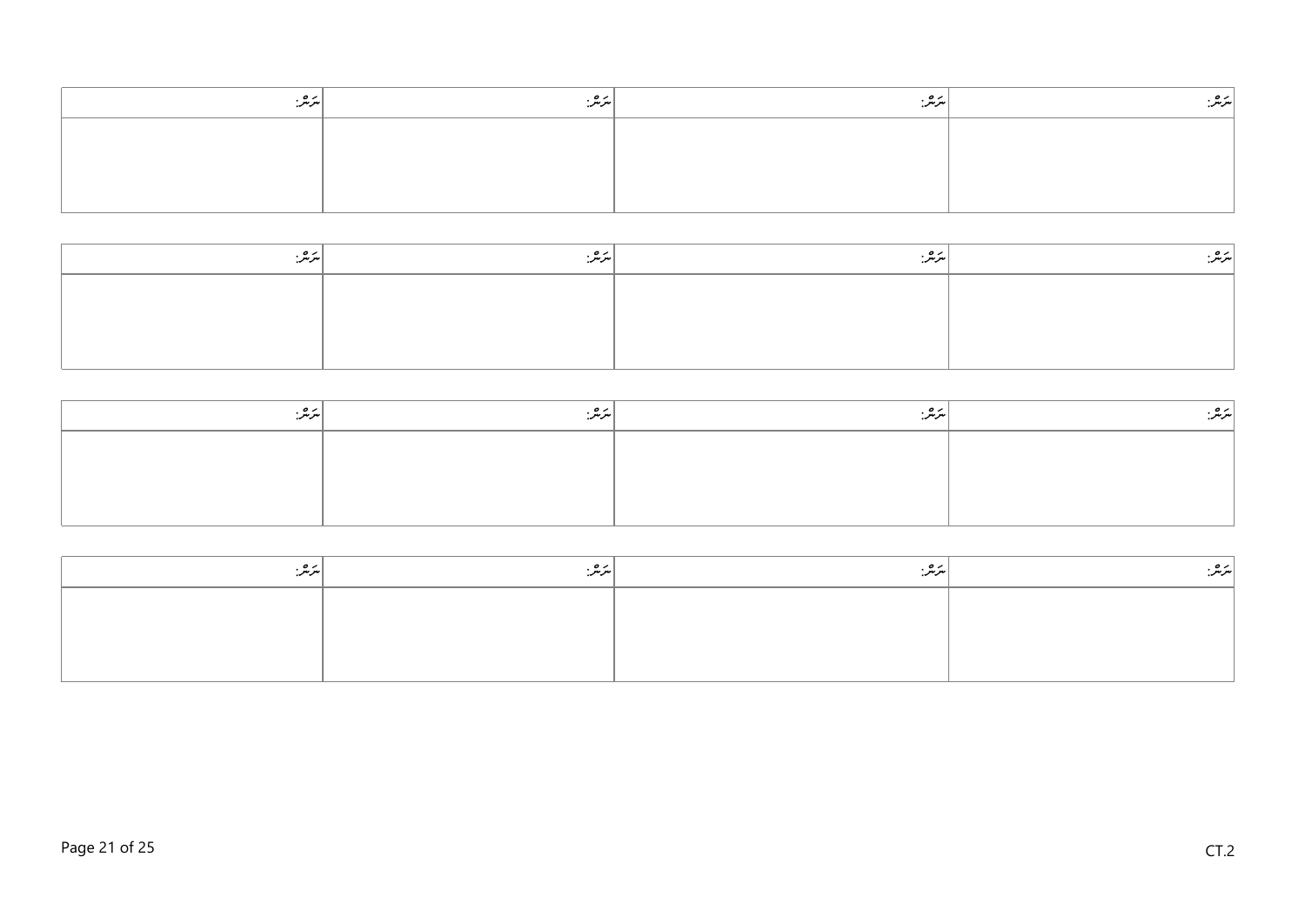| ير هو . | $\overline{\phantom{a}}$ | يرمر | اير هنه. |
|---------|--------------------------|------|----------|
|         |                          |      |          |
|         |                          |      |          |
|         |                          |      |          |

| ىبرىر. | $\sim$<br>ا سرسر . | يئرمثر | o . |
|--------|--------------------|--------|-----|
|        |                    |        |     |
|        |                    |        |     |
|        |                    |        |     |

| 'تترنثر: | ر ه |  |
|----------|-----|--|
|          |     |  |
|          |     |  |
|          |     |  |

|  | . ه |
|--|-----|
|  |     |
|  |     |
|  |     |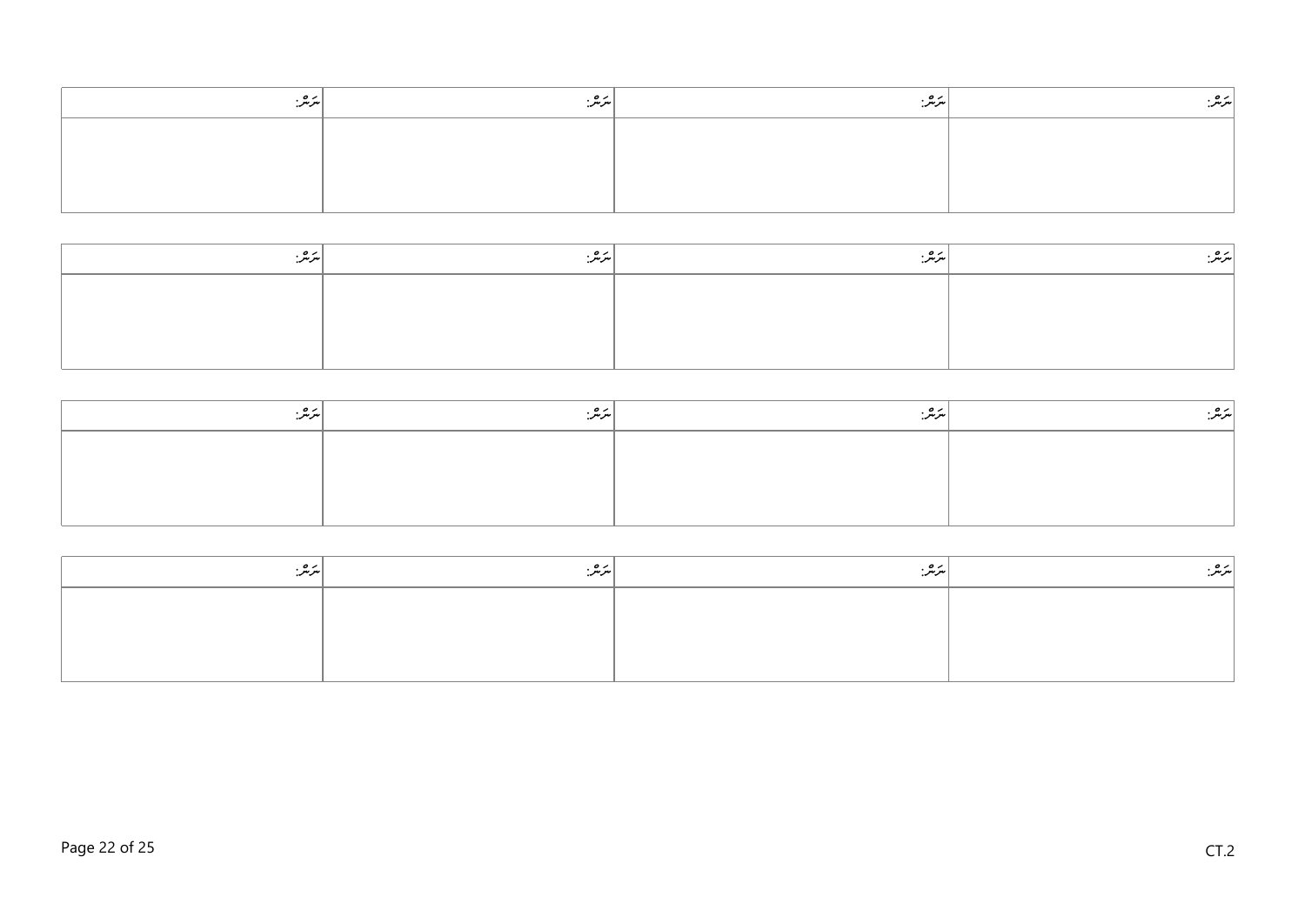| $\cdot$ | 。 | $\frac{\circ}{\cdot}$ | $\sim$<br>سرسر |
|---------|---|-----------------------|----------------|
|         |   |                       |                |
|         |   |                       |                |
|         |   |                       |                |

| يريثن | ' سرسر . |  |
|-------|----------|--|
|       |          |  |
|       |          |  |
|       |          |  |

| بر ه | . ه | $\sim$<br>سرسر |  |
|------|-----|----------------|--|
|      |     |                |  |
|      |     |                |  |
|      |     |                |  |

| 。<br>. س | ىرىىر |  |
|----------|-------|--|
|          |       |  |
|          |       |  |
|          |       |  |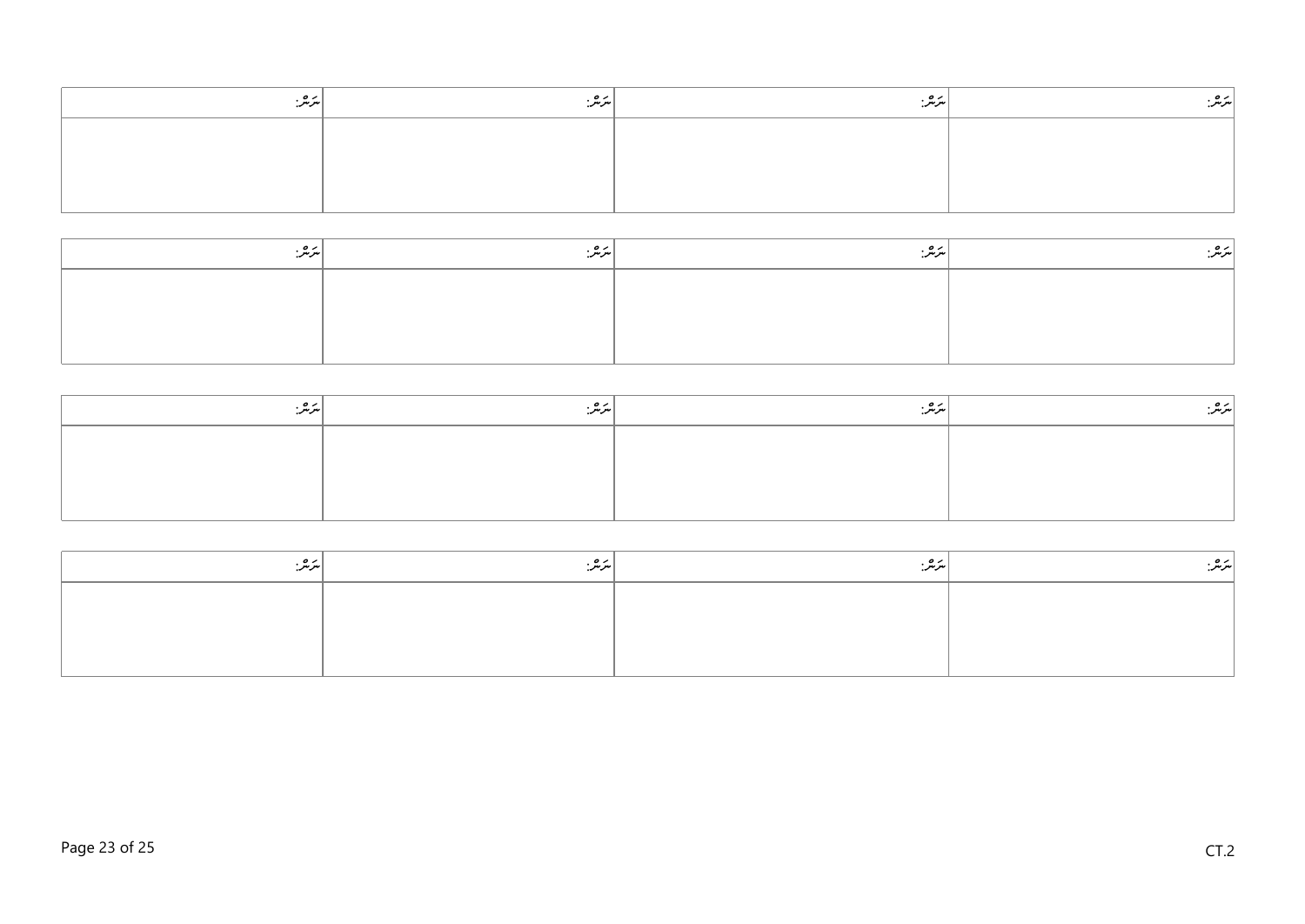| ير هو . | $\overline{\phantom{a}}$ | يرمر | اير هنه. |
|---------|--------------------------|------|----------|
|         |                          |      |          |
|         |                          |      |          |
|         |                          |      |          |

| ىبرىر. | $\sim$<br>ا سرسر . | يئرمثر | o . |
|--------|--------------------|--------|-----|
|        |                    |        |     |
|        |                    |        |     |
|        |                    |        |     |

| ابترىثر: | $\sim$<br>. . |  |
|----------|---------------|--|
|          |               |  |
|          |               |  |
|          |               |  |

|  | . ه |
|--|-----|
|  |     |
|  |     |
|  |     |